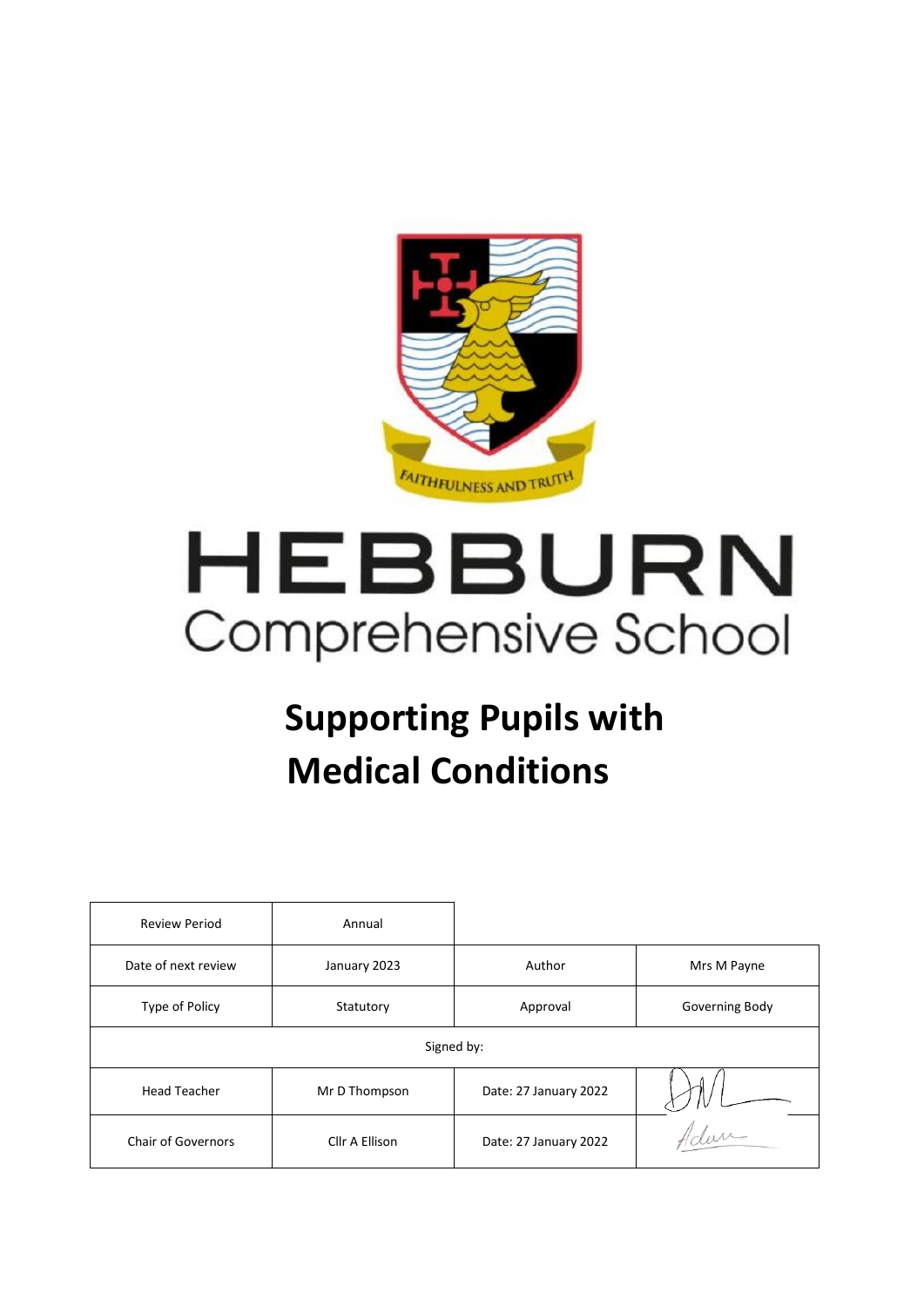#### **Vision and Values**

Our vision at Hebburn Comprehensive School is to have a harmonious community where the emphasis for all is on learning and achievement, where pupils feel safe and where a culture of success and ambition is celebrated and embedded throughout the school and wider community. We aim to raise the aspirations of all our young people, inculcating a respect for one another and for the value of learning and citizenship. Through challenge, partnership and support, we aim to raise standards of achievement; create a genuine sense of community spirit; and enhance our pupils' life chances for the future.

#### **Rationale**

Hebburn Comprehensive School endeavours to ensure that all its pupils achieve success in their academic work, in their relationships and in their day-to-day experiences at school. Some of our pupils are likely to have medical needs which mean that additional measures are required to ensure that they are enabled to have full access to the curriculum, that the impact of their medical difficulties upon their life in school is minimised as far as possible, and that all staff who work with the pupil understand the nature of their difficulties and how best to help them and protect their learning.

#### **Aims**

Our school aims to:

- Assist parents in providing medical care for their children.
- Educate staff and pupils in respect of special medical needs.
- Adopt and implement any national or LA policies in relation to medication in schools.
- Arrange training for staff who volunteer to support individual pupils with special medical needs.
- Liaise as necessary with medical services in support of the pupil.
- Ensure that pupils with medical needs are enabled to access the full life of the school, wherever possible.
- Maintain appropriate records.

#### **Entitlement**

The school accepts that pupils with medical needs should be assisted and that they have a right to the full education available to other pupils.

The school believes that pupils with medical needs should be enabled to achieve full attendance and receive necessary proper care and support.

This policy has due regard to legislation including, but not limited to, the following:

- The Children and Families Act 2014
- The Education Act 2002
- The Education Act 1996 (as amended)
- The Children Act 1989
- The National Health Service Act 2006 (as amended)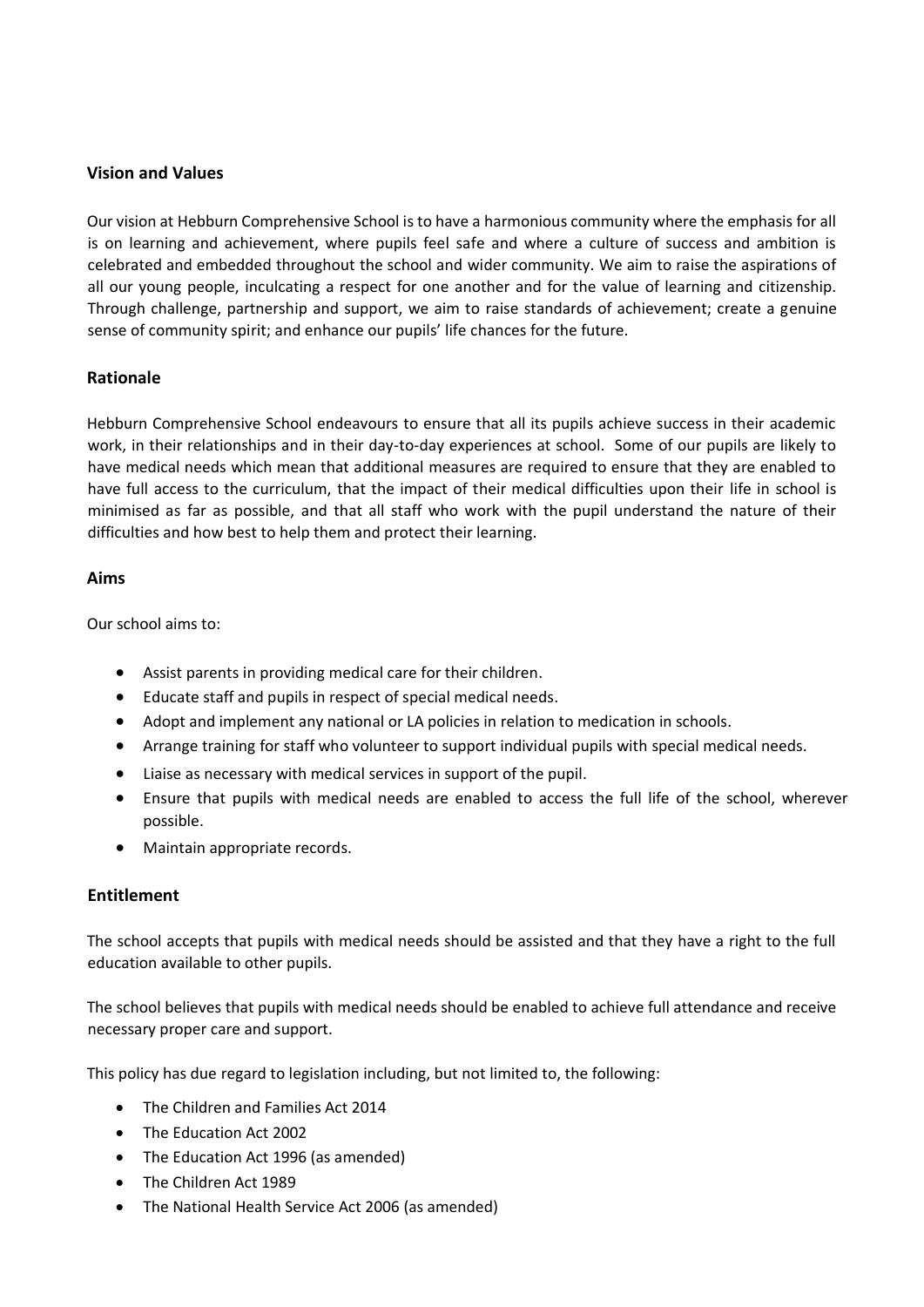- The Equality Act 2010
- The Health and Safety at Work etc. Act 1974
- The Misuse of Drugs Act 1971
- The Medicines Act 1968
- The School Premises (England) Regulations 2012 (as amended)
- The Special Educational Needs and Disability Regulations 2014 (as amended)
- The Human Medicines (Amendment) Regulations 2017

This policy has due regard to the following guidance:

- DfE (2015) 'Special educational needs and disability code of practice: 0-25 years'
- DfE (2015) 'Supporting pupils at school with medical conditions'
- DfE (2000) 'Guidance on first aid for schools'
- Ofsted (2015) 'The common inspection framework: education, skills and early years'
- Department of Health (2017) 'Guidance on the use of adrenaline auto-injectors in schools'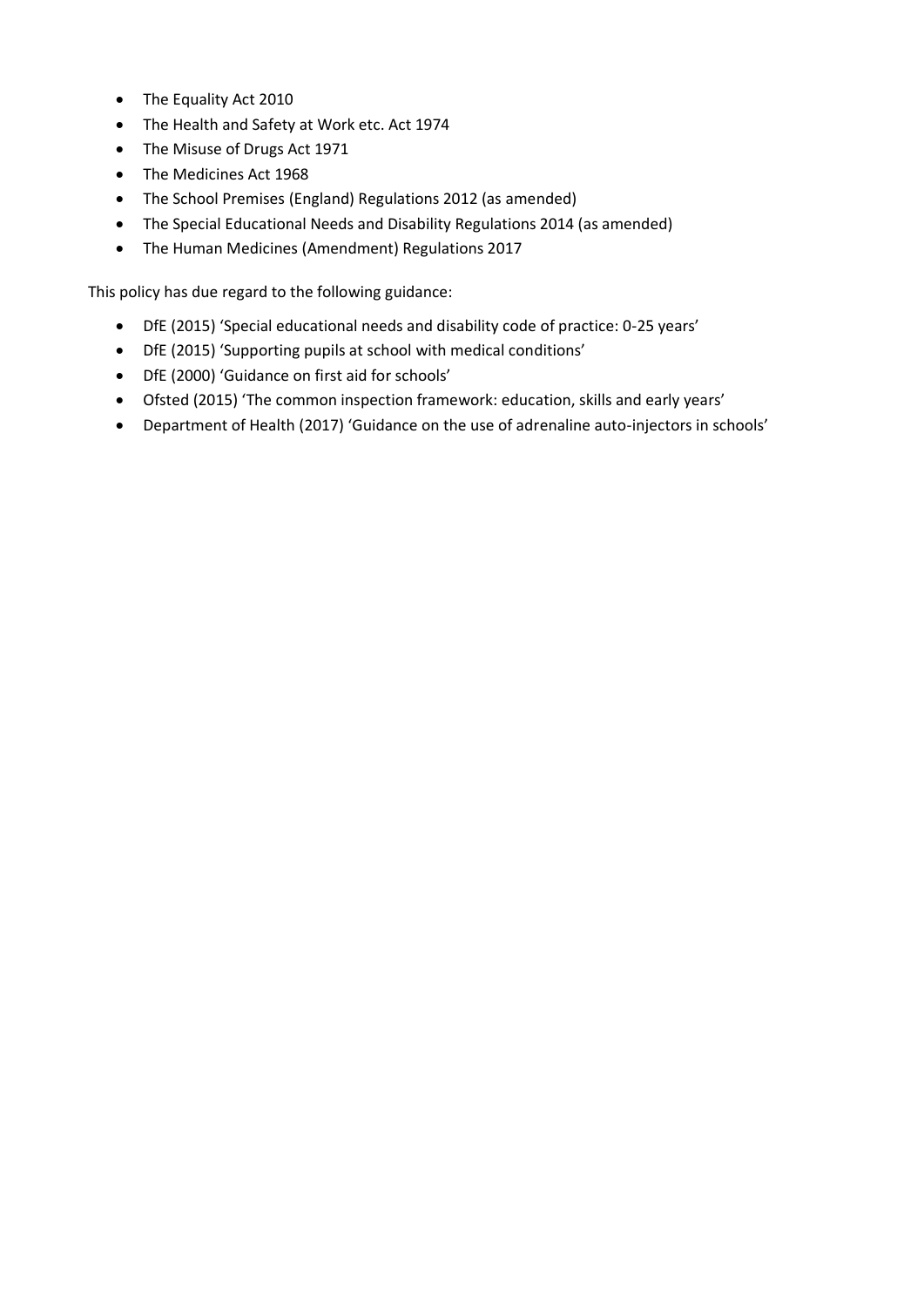#### **Roles and Responsibilities**

#### **The Governing Body:**

- Is legally responsible for fulfilling its statutory duties under legislation.
- Ensures that arrangements are in place to support pupils with medical conditions.
- Ensures that pupils with medical conditions can access and enjoy the same opportunities as any other pupil at the school.
- Works with the LA, health professionals, commissioners and support services to ensure that pupils with medical conditions receive a full education.
- Ensures that, following long-term or frequent absence, pupils with medical conditions are reintegrated effectively.
- Ensures that the focus is on the needs of each pupil and what support is required to support their individual needs.
- Instils confidence in parents/carers and pupils in the school's ability to provide effective support.
- Ensures that all members of staff are properly trained to provide the necessary support and are able to access information and other teaching support materials as needed.
- Ensures that no prospective pupil is denied admission to the school because arrangements for their medical condition have not been made.
- Ensures that pupils' health is not put at unnecessary risk. As a result, the board holds the right to not accept a pupil into school at times where it would be detrimental to the health of that pupil or others to do so, such as where the child has an infectious disease.
- Ensures that policies, plans, procedures and systems are properly and effectively implemented.

#### **The Head Teacher**:

- Ensures that this policy is effectively implemented with stakeholders.
- Ensures that all staff are aware of this policy and understand their role in its implementation.
- Ensures that a sufficient number of staff are trained and available to implement this policy and deliver against all individual healthcare plans (IHPs), including in emergency situations.
- Considers recruitment needs for the specific purpose of ensuring pupils with medical conditions are properly supported.
- Ensures that staff are appropriately insured and aware of the insurance arrangements.

#### **Parents/Carers**:

- Notify the school if their child has a medical condition.
- Provide the school with sufficient and up-to-date information about their child's medical needs.
- Are involved in the development and review of their child's IHP.
- Carry out any agreed actions contained in the IHP.
- Ensure that they, or another nominated adult, are contactable at all times.

#### **Pupils**:

- Are fully involved in discussions about their medical support needs.
- Contribute to the development of their IHP.
- Are sensitive to the needs of pupils with medical conditions.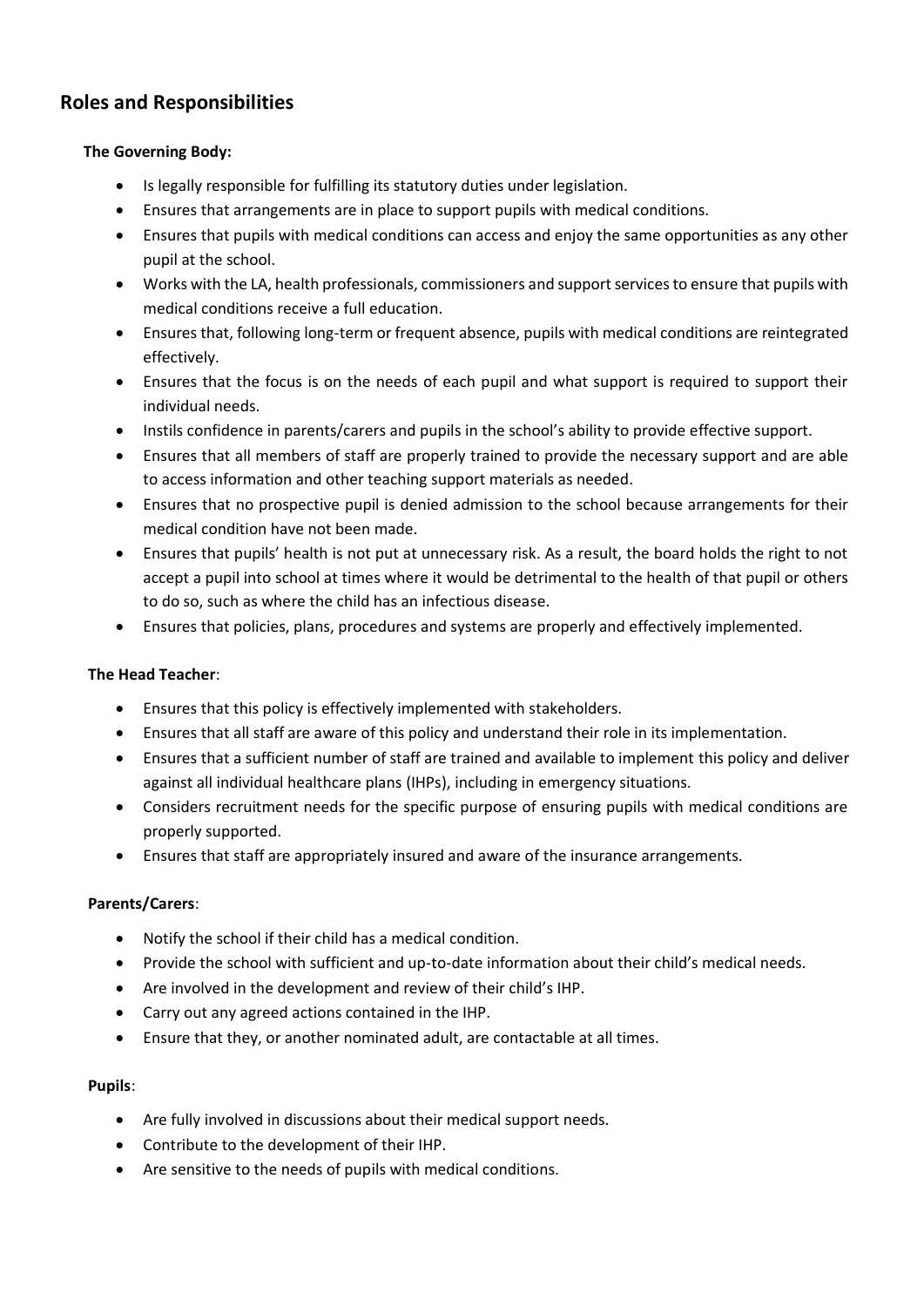#### **School staff:**

- May be asked to provide support to pupils with medical conditions, including the administering of medicines, but are not required to do so.
- Take into account the needs of pupils with medical conditions in their lessons when deciding whether or not to volunteer to administer medication.
- Receive sufficient training and achieve the required level of competency before taking responsibility for supporting pupils with medical conditions.
- Know what to do and respond accordingly when they become aware that a pupil with a medical condition needs help.

#### **The school nurse**:

- At the earliest opportunity, notifies the school when a pupil has been identified as having a medical condition which requires support in school.
- Supports staff to implement IHPs and provides advice and training.
- Liaises with lead clinicians locally on appropriate support for pupils with medical conditions.

#### **Clinical Commissioning groups (CCG's**):

- Ensure that commissioning is responsive to pupils' needs, and that health services are able to cooperate with schools supporting pupils with medical conditions.
- Make joint commissioning arrangements for education, health and care provision for pupils with SEND.
- Are responsive to LAs and schools looking to improve links between health services and schools.
- Provide clinical support for pupils who have long-term conditions and disabilities.
- Ensure that commissioning arrangements provide the necessary ongoing support essential to ensuring the safety of vulnerable pupils.

#### **Other healthcare professionals, including GPs and paediatricians**:

- Notify the school nurse when a child has been identified as having a medical condition that will require support at school.
- Provide advice on developing IHPs.
- May provide support in the school for children with particular conditions, e.g. asthma, diabetes and epilepsy.

Providers of health services co-operate with the school, including ensuring communication, liaising with the school nurse and other healthcare professionals, and participating in local outreach training.

#### **The Local Authority**:

- Commissions school nurses for local schools.
- Promotes co-operation between relevant partners.
- Makes joint commissioning arrangements for education, health and care provision for pupils with SEND.
- Provides support, advice and guidance, and suitable training for school staff, ensuring that IHPs can be effectively delivered.
- Works with the school to ensure that pupils with medical conditions can attend school full-time.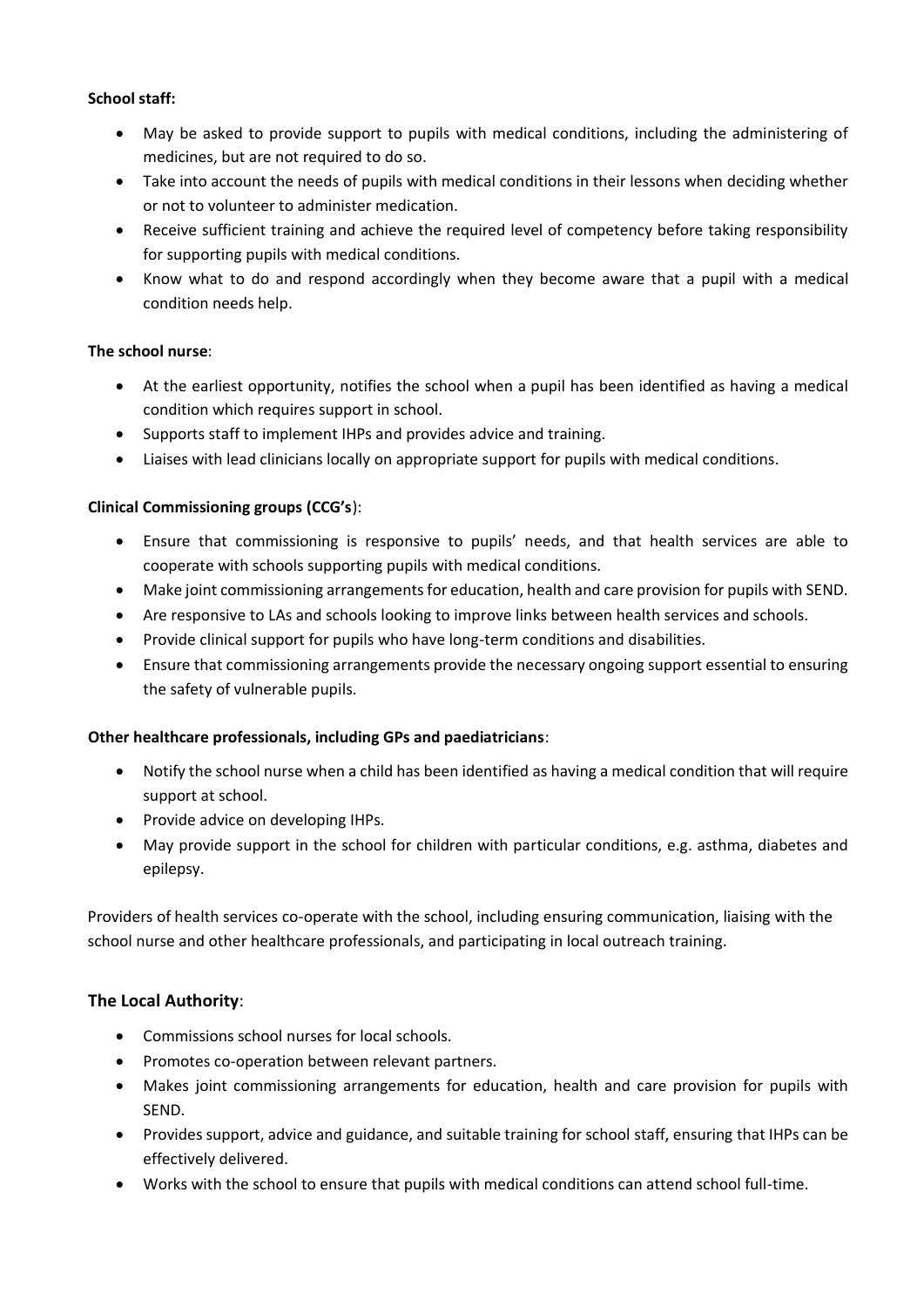#### **Ofsted:**

Ofsted inspectors will consider how well the school meets the needs of the full range of pupils, including those with medical conditions.

Key judgements are informed by the progress and achievement of pupils with medical conditions, alongside pupils with SEND, and also by pupils' spiritual, moral, social and cultural development.

#### **Admissions**

No child is denied admission to the school or prevented from taking up a school place because arrangements for their medical condition have not been made.

A child may only be refused admission if it would be detrimental to the health of the child to admit them into the school setting.

#### **Notification procedure**

When the school is notified that a pupil has a medical condition that requires support in school, the school begins to arrange a meeting with parents/carers, healthcare professionals and the pupil, with a view to discussing the necessity of an IHP.

The school does not wait for a formal diagnosis before providing support to pupils. Where a pupil's medical condition is unclear, or where there is a difference of opinion concerning what support is required, a judgement is made by the headteacher based on all available evidence (including medical evidence and consultation with parents/carers).

For a pupil starting at the school in a September uptake, arrangements are in place prior to their introduction and informed by their previous institution.

Where a pupil joins the school mid-term or a new diagnosis is received, arrangements are put in place as soon as possible

#### **Staff training and support**

Any staff member providing support to a pupil with medical conditions receives suitable training.

Staff do not undertake healthcare procedures or administer medication without appropriate training.

Through training, staff have the requisite competency and confidence to support pupils with medical conditions and fulfil the requirements set out in IHPs. Staff understand the medical condition(s) they are asked to support, their implications, and any preventative measures that must be taken.

The school nurse confirms the proficiency of staff in performing medical procedures or providing medication.

A first-aid certificate does not constitute appropriate training for supporting pupils with medical conditions.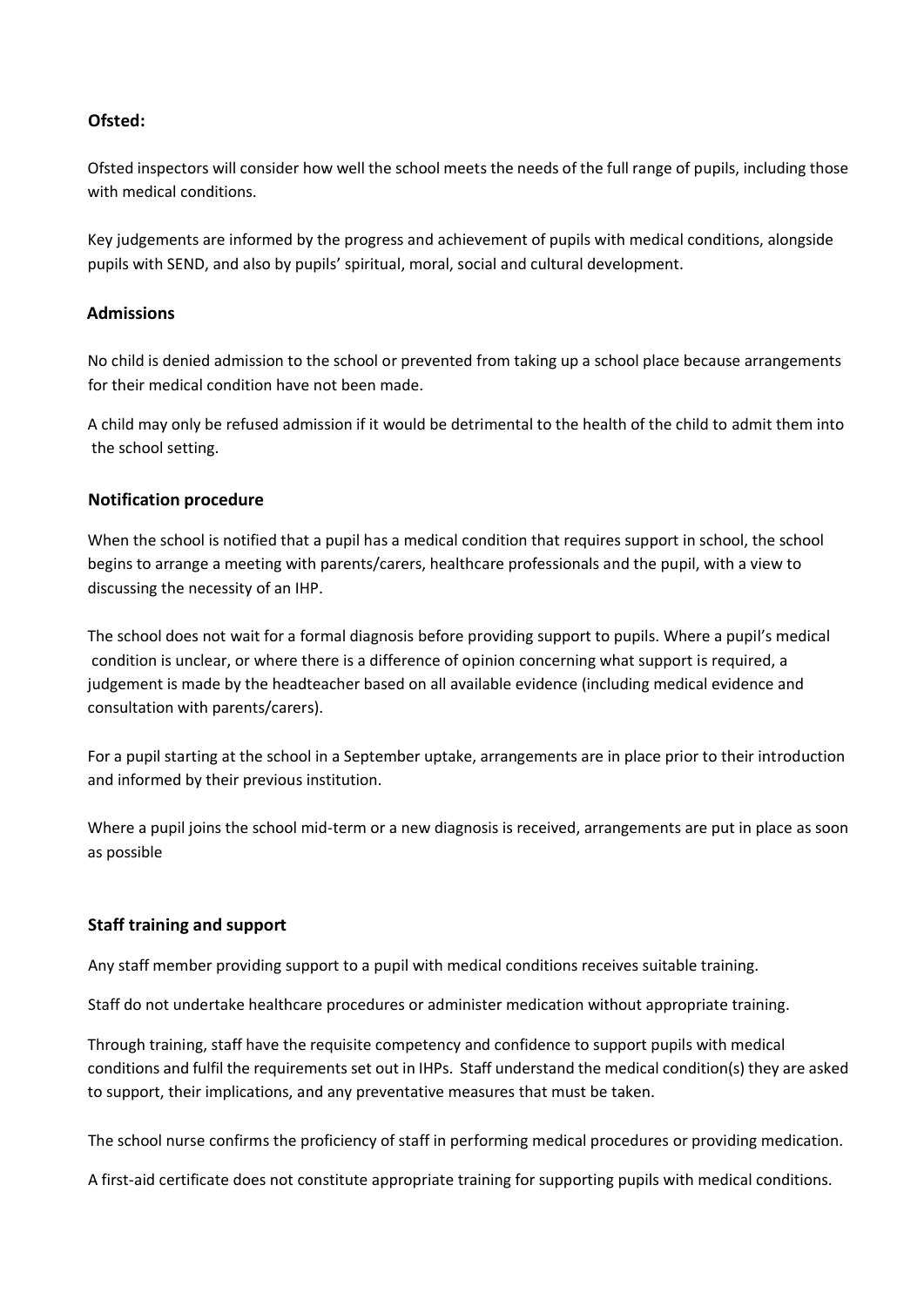The school nurse identifies suitable training opportunities that ensure all medical conditions affecting pupils in

the school are fully understood, and that staff can recognise difficulties and act quickly in emergency situations.

The school nurse delivers whole school Asthma, Epilepsy and Anaphylaxis aware sessions annually.

Parents/carers of pupils with medical conditions are consulted for specific advice and their views are sought where necessary, but they will not be used as a sole trainer.

#### **Self-management**

Following discussion with parents/carers, pupils who are competent to manage their own health needs and medicines are encouraged to take responsibility for self-managing their medicines and procedures. This is reflected in their IHP.

With the exception of inhalers and EpiPen's pupils are not allowed to carry their own medicines. This is done through our first aiders, they are held in suitable locations that can be accessed quickly and easily.

If a pupil refuses to take medicine or carry out a necessary procedure, staff will not force them to do so. Instead, the procedure agreed in the pupil's IHP is followed. Following such an event, parents/carers are informed so that alternative options can be considered.

If a child with a controlled drug passes it to another child for use, this is an offence and appropriate disciplinary action is taken in accordance with our Behaviour Policy.

#### **Supply teachers**

Supply teachers are:

- Provided with access to this policy.
- Informed of all relevant medical conditions of pupils in the class they are providing cover for.
- Covered under the school's insurance arrangements.

#### **Individual healthcare plans (IHPs)**

The school, healthcare professionals and parent/carer(s) agree, based on evidence, whether an IHP is required for a pupil, or whether it would be inappropriate or disproportionate to their level of need. If no consensus can be reached, the headteacher makes the final decision.

The school, parent/carer(s) and a relevant healthcare professional work in partnership to create and review IHPs. Where appropriate, the pupil is also involved in the process.

IHPs may include the following information:

- The medical condition, along with its triggers, symptoms, signs and treatments.
- The pupil's needs, including medication (dosages, side effects and storage), other treatments, facilities, equipment, access to food and drink (where this is used to manage a condition), dietary requirements and environmental issues.
- The support needed for the pupil's educational, social and emotional needs.
- The level of support needed, including in emergencies.
- Whether a child can self-manage their medication.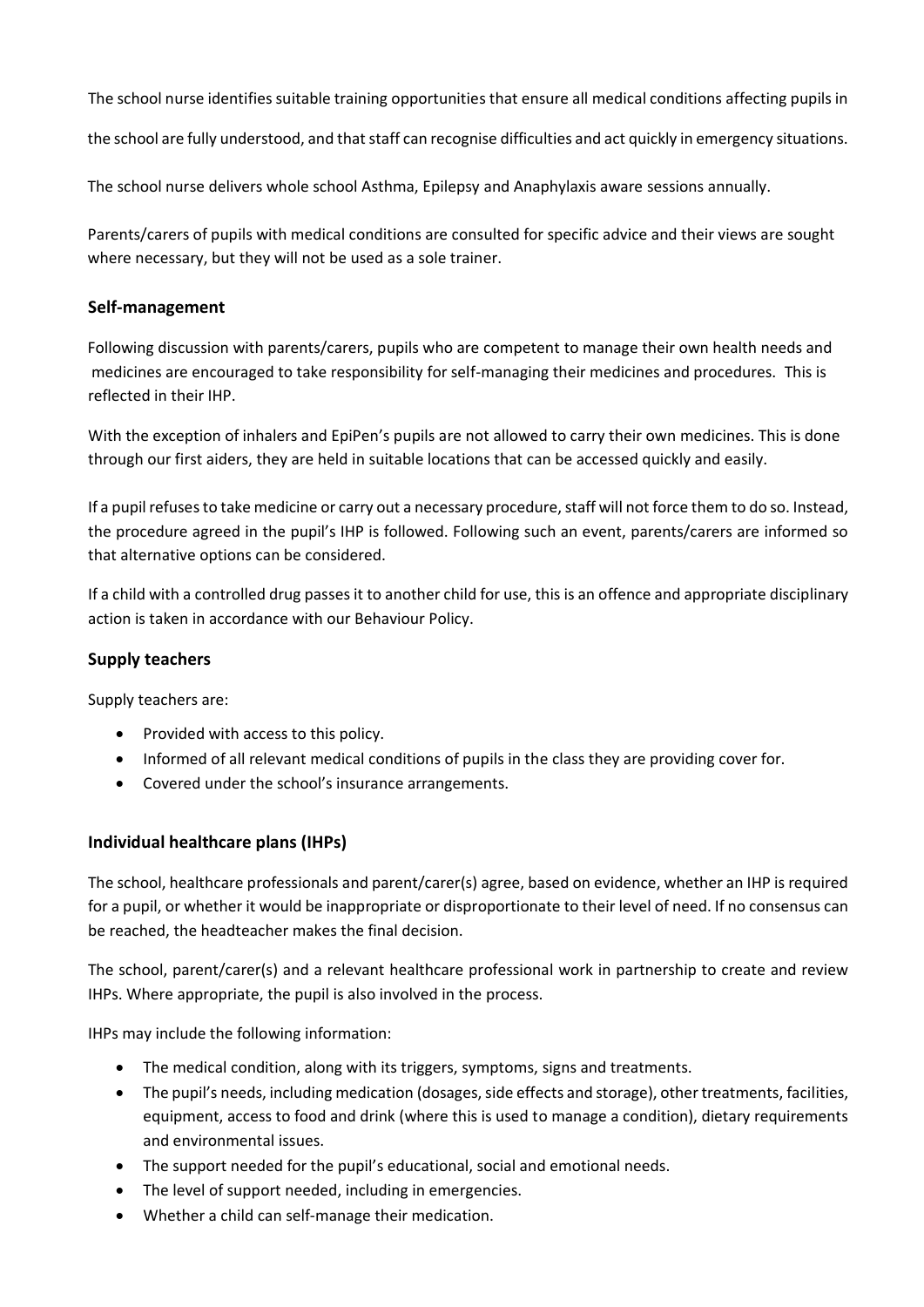- Who will provide the necessary support, including details of the expectations of the role and the training needs required, as well as who will confirm the supporting staff member's proficiency to carry out the role effectively.
- Cover arrangements for when the named supporting staff member is unavailable.
- Who needs to be made aware of the pupil's condition and the support required.
- Arrangements for obtaining written permission from parents/carers and the headteacher for medicine to be administered by school staff or self-administered by the pupil.
- Separate arrangements or procedures required during school trips and activities.
- Where confidentiality issues are raised by the parent/carer(s) or pupil, the designated individual to be entrusted with information about the pupil's medical condition.
- What to do in an emergency, including contact details and contingency arrangements.

Where a pupil has an emergency healthcare plan prepared by their lead clinician, this is used to inform the IHP.

IHPs are easily accessible to those who need to refer to them, but confidentiality is preserved.

IHPs are reviewed on at least an annual basis, or when a child's medical circumstances change, whichever is sooner.

Where a pupil has an EHC plan, the IHP is linked to it or becomes part of it.

Where a child has SEND but does not have a statement or EHC plan, their SEND should be mentioned in their IHP.

Where a child is returning from a period of hospital education, alternative provision or home tuition, we work with the LA and education provider to ensure that their IHP identifies the support the child needs to reintegrate.

#### **Managing medicines**

Medicines are only administered at school when it would be detrimental to a pupil's health or school attendance not to do so.

The parent (not the pupil) should bring all essential medication to school. It should be delivered to the nominated person.

Parents should fill in the appropriate request form (Appendix 1) specifying the dose to be taken, the method of administration, the time and frequency of administration, other treatment/medication, any special precautions and signed consent.

Pupils under 16 years of age are not given prescription or non-prescription medicines without their parent/carer's written consent – except where the medicine has been prescribed to the pupil without the parent/carer's knowledge. In such cases, the school encourages the pupil to involve their parents/carers, while respecting their right to confidentially.

Non-prescription medicines may be administered in the following situations:

- When it would be detrimental to the pupil's health not to do so.
- When instructed by a medical professional.

No pupil under 16 years of age is given medicine containing aspirin unless prescribed by a doctor.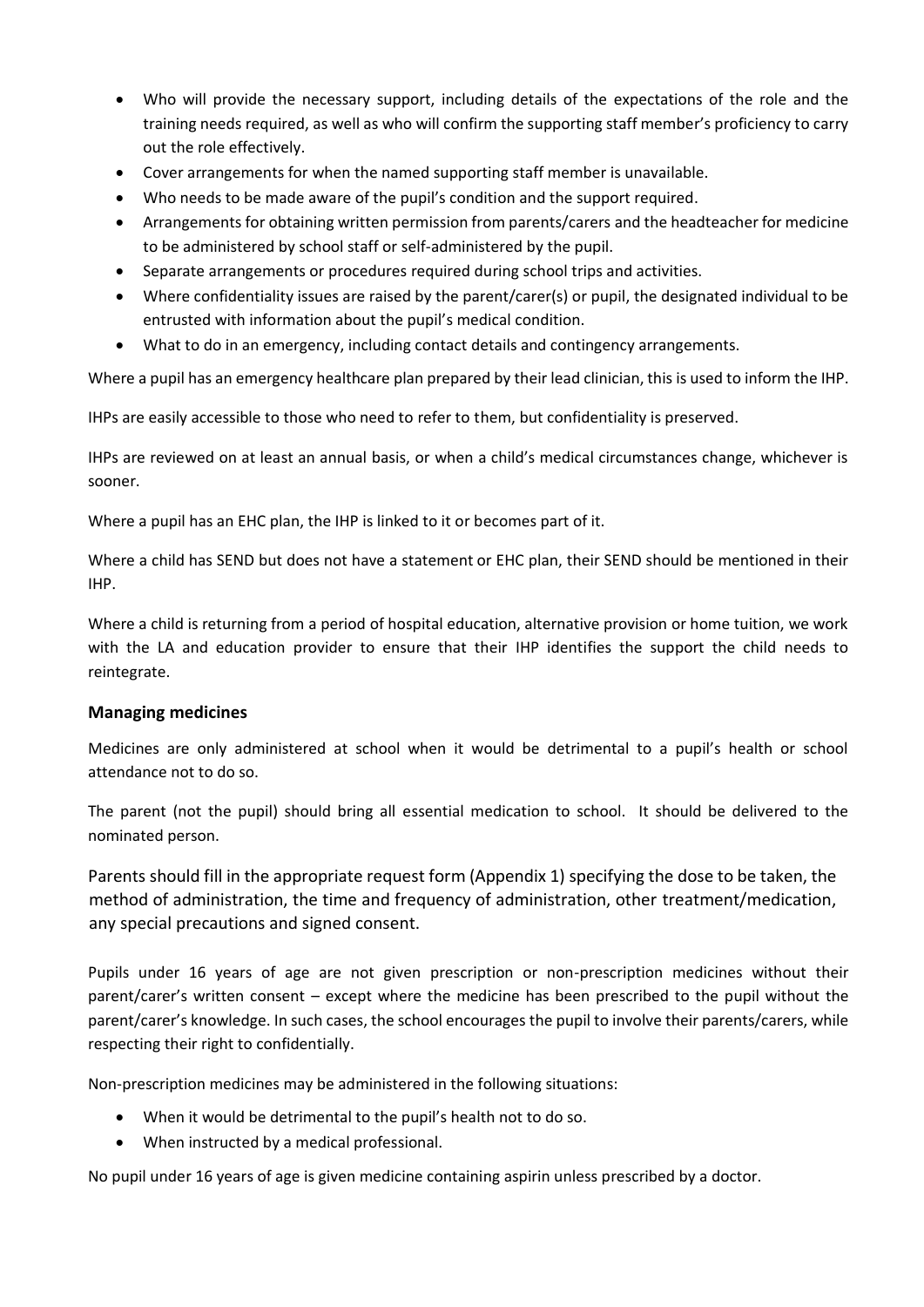Pain relief medicines are never administered without first checking when the previous dose was taken and the maximum dosage allowed.

Parents/carers are informed any time medication is administered that is not agreed in an IHP.

The school only accepts medicines that are in-date, labelled, in their original container, and that contain instructions for administration, dosage and storage. The only exception to this is insulin, which must still be indate, but is available in an insulin pen or pump, rather than its original container.

All medicines are stored safely. Pupils know where their medicines are at all times and are able to access them immediately, whether in school or attending a school trip/residential visit. Where relevant, pupils are informed of who holds the key to the relevant storage facility.

When medicines are no longer required, they are returned to parents/carers for safe disposal. Sharps boxes are always used for the disposal of needles and other sharps.

Controlled drugs are stored in a non-portable container and only named staff members have access; however, these drugs are easily accessed in an emergency. A record is kept of the amount of the controlled drugs held and any doses administered.

In October 2014 the law changed to help keep children with asthma safe Schools are now allowed to hold spare emergency inhalers (usually blue)

The school holds asthma inhalers for emergency use. They will be checked on a monthly basis to ensure they

remain in date and will be replaced when the expiry date approaches. The inhalers are stored in the medical

room and their use is recorded.

Written parental consent is required; this is incorporated into their school asthma card which is issued when a

child has a diagnosis of asthma and has been prescribed an inhaler.

Staff may administer a controlled drug to a pupil for whom it has been prescribed. They must do so in accordance with the prescriber's instructions.

Records are kept of all medicines administered to individual pupils – stating what, how and how much was administered, when and by whom. A record of side effects presented is also held.

#### **Adrenaline auto-injectors (AAIs)**

The administration of AAIs and the treatment of anaphylaxis will be carried out in accordance with current guidelines

A Register of AAIs will be kept of all the pupils who have been prescribed an AAI to use in the event of anaphylaxis.

Where a pupil has been prescribed an AAI, this will be written into their IHP.

Pupils who have prescribed AAI devices are able to keep their device in their possession.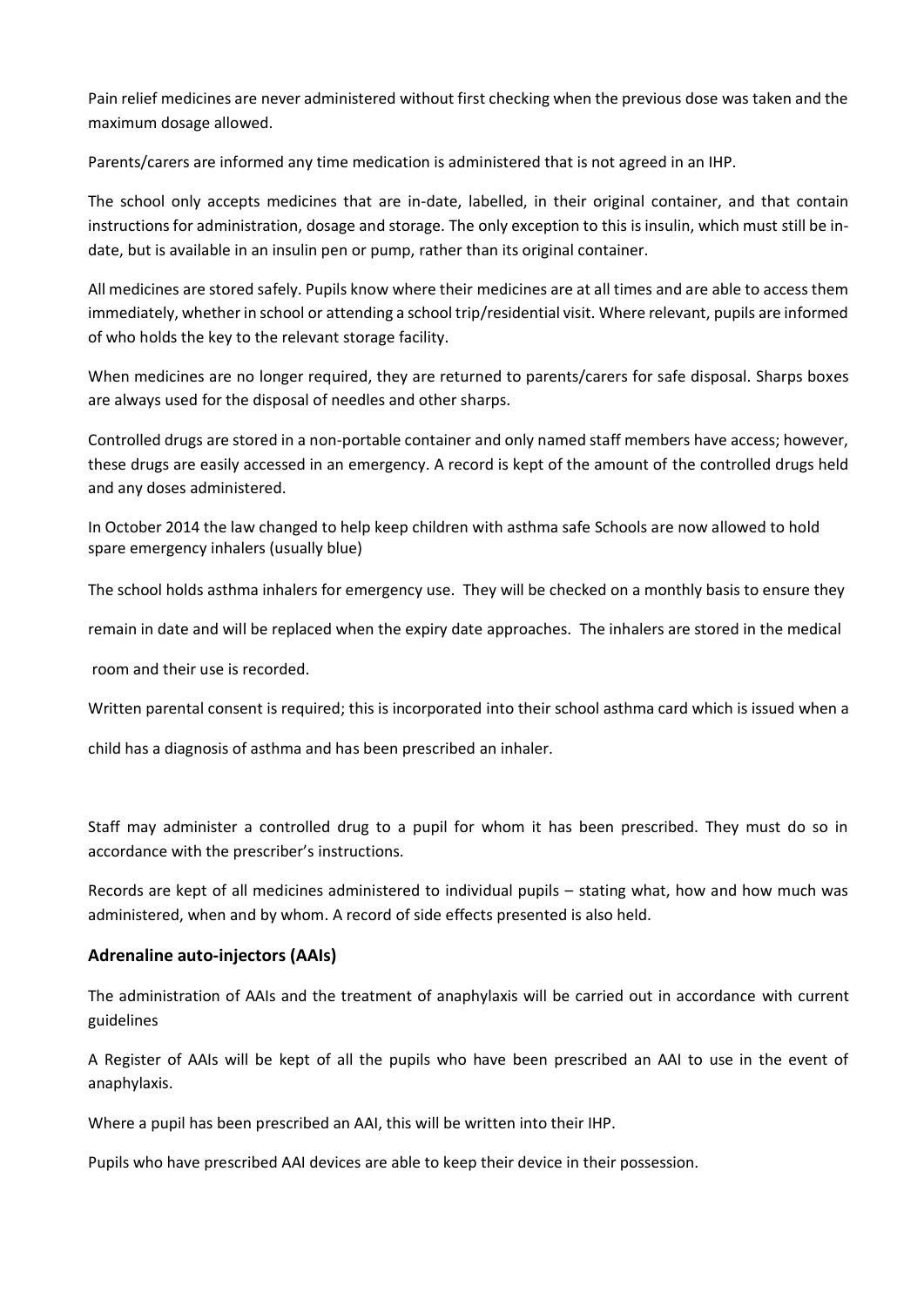Designated staff members will be trained in how to administer an AAI, and the sequence of events to follow when doing so. AAIs will only be administered by these staff members.

In the event of anaphylaxis, a designated staff member will be contacted immediately.

Where there is any delay in contacting designated staff members, or where delay could cause a fatality, the nearest staff member will administer the AAI.

If necessary, other staff members may assist the designated staff members with administering AAIs, such as where the pupil needs restraining.

From the  $1^{st}$ October 2017 legislation came into effect allowing schools to keep spare adrenaline autoinjectors (AAIs) for emergency use (Department of Health, 2017)

The school will keep a spare AAI for use in the event of an emergency, which will be checked on a monthly basis to ensure that it remains in date and will be replaced when the expiry date approaches.

The spare AAI will be stored in the medical room, ensuring that it is protected from direct sunlight and extreme temperatures.

The spare AAI will only be administered to pupils known to be at risk of anaphylaxis when:

their own device is not available or not working and

where both medical authorisation and written parental consent for the use of the spare AAI has been provided as referenced in the pupil's signed IHP.

Where a pupil who does not have a prescribed AAI appears to be having a severe allergic reaction, the emergency services will be contacted and advice sought.

Where a pupil appears to be having a severe allergic reaction, the emergency services will be contacted even if an AAI device has already been administered.

In the event that an AAI is used, the pupil's parents/carers will be notified that an AAI has been administered and they will be informed whether this was using the pupil's or the school's device.

Where any AAIs are used, the following information will be recorded on the AAI Record:

- Where and when the reaction took place.
- How much medication was given and by whom.

AAIs will not be reused and will be disposed of according to manufacturer's guidelines following use.

In the event of a school trip, pupils at risk of anaphylaxis will have their own AAI with them and the school will give consideration to taking the spare AAI in case of an emergency.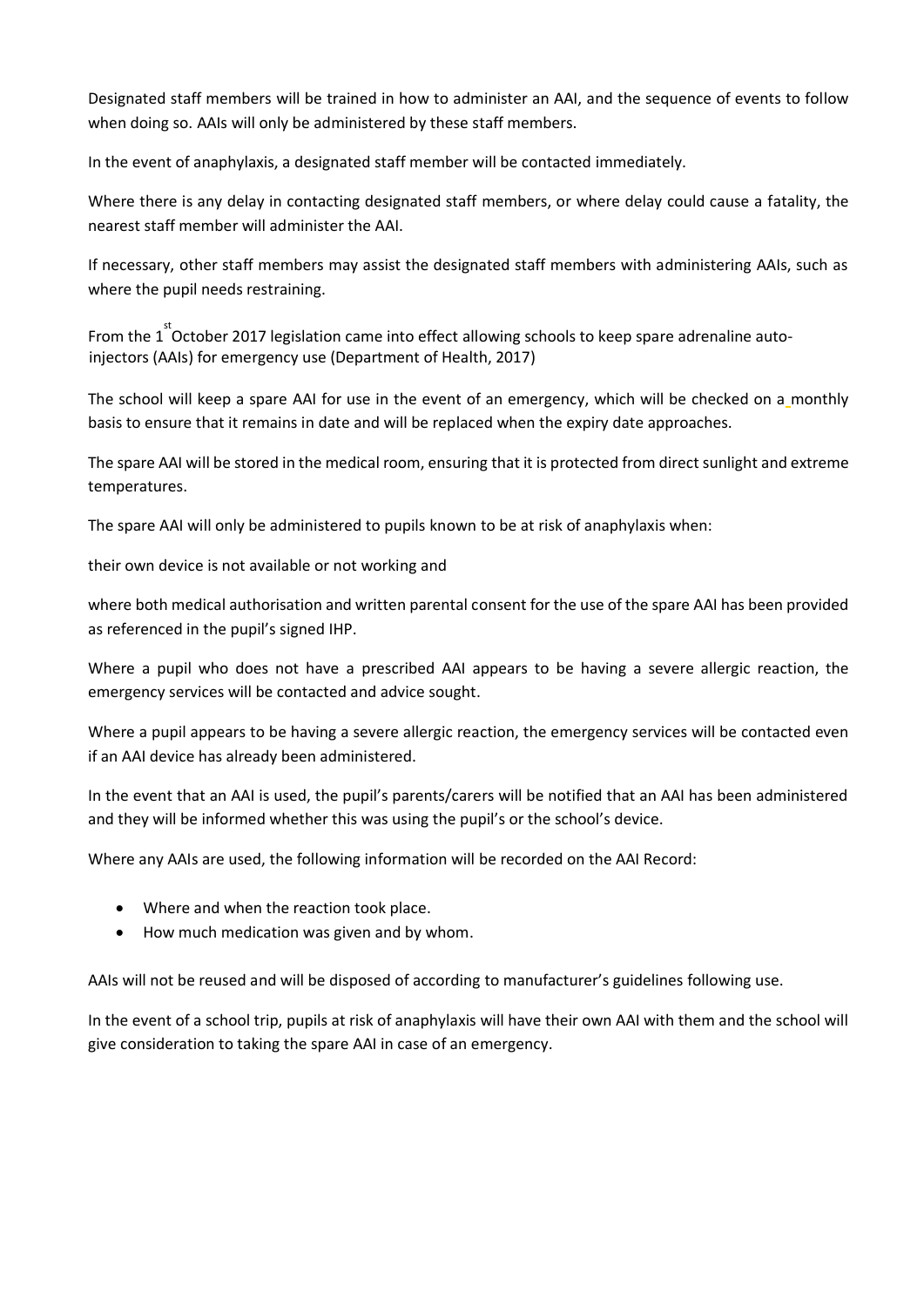#### **Record keeping**

Written records are kept of all medicines administered to pupils to monitor medication levels for each pupil and are entered on BromCom MiS as a medical event.

Proper record keeping protects both staff and pupils, and provides evidence that agreed procedures have been followed.

#### **Emergency procedures**

Medical emergencies are dealt with under the school's emergency procedures.

Where an IHP is in place, it should detail:

- What constitutes an emergency.
- What to do in an emergency.

Pupils are informed in general terms of what to do in an emergency, such as telling a teacher.

If a pupil needs to be taken to hospital, a member of staff remains with the pupil until their parents/carers arrive.

#### **Day trips, residential visits and sporting activities**

Pupils with medical conditions are supported to participate in school trips, sporting activities and residential visits.

Prior to an activity taking place, the school conducts a risk assessment to identify what reasonable adjustments should be taken to enable pupils with medical conditions to participate. In addition to a risk assessment, advice is sought from pupils, parents/carers and relevant medical professionals.

The school will arrange for adjustments to be made for all pupils to participate, except where evidence from a clinician, such as a GP, indicates that this is not possible.

#### **Unacceptable practice**

The school will never:

- Assume that pupils with the same condition require the same treatment.
- Prevent pupils from easily accessing their inhalers and medication.
- Ignore the views of the pupil and/or their parents/carers.
- Ignore medical evidence or opinion.
- Send pupils home frequently for reasons associated with their medical condition, or prevent them from taking part in activities at school, including lunch times, unless this is specified in their IHP.
- Penalise pupils with medical conditions for their attendance record, where the absences relate to their condition.
- Make parents/carers feel obliged or forced to attend school to administer medication or provide medical support, including for toilet issues. The school will ensure that no parent/carer is made to feel that they have to give up working because the school is failing to support their child's needs.
- Create barriers to pupils participating in school life, including school trips.
- Refuse to allow pupils to eat, drink or use the toilet when they need to in order to manage their condition.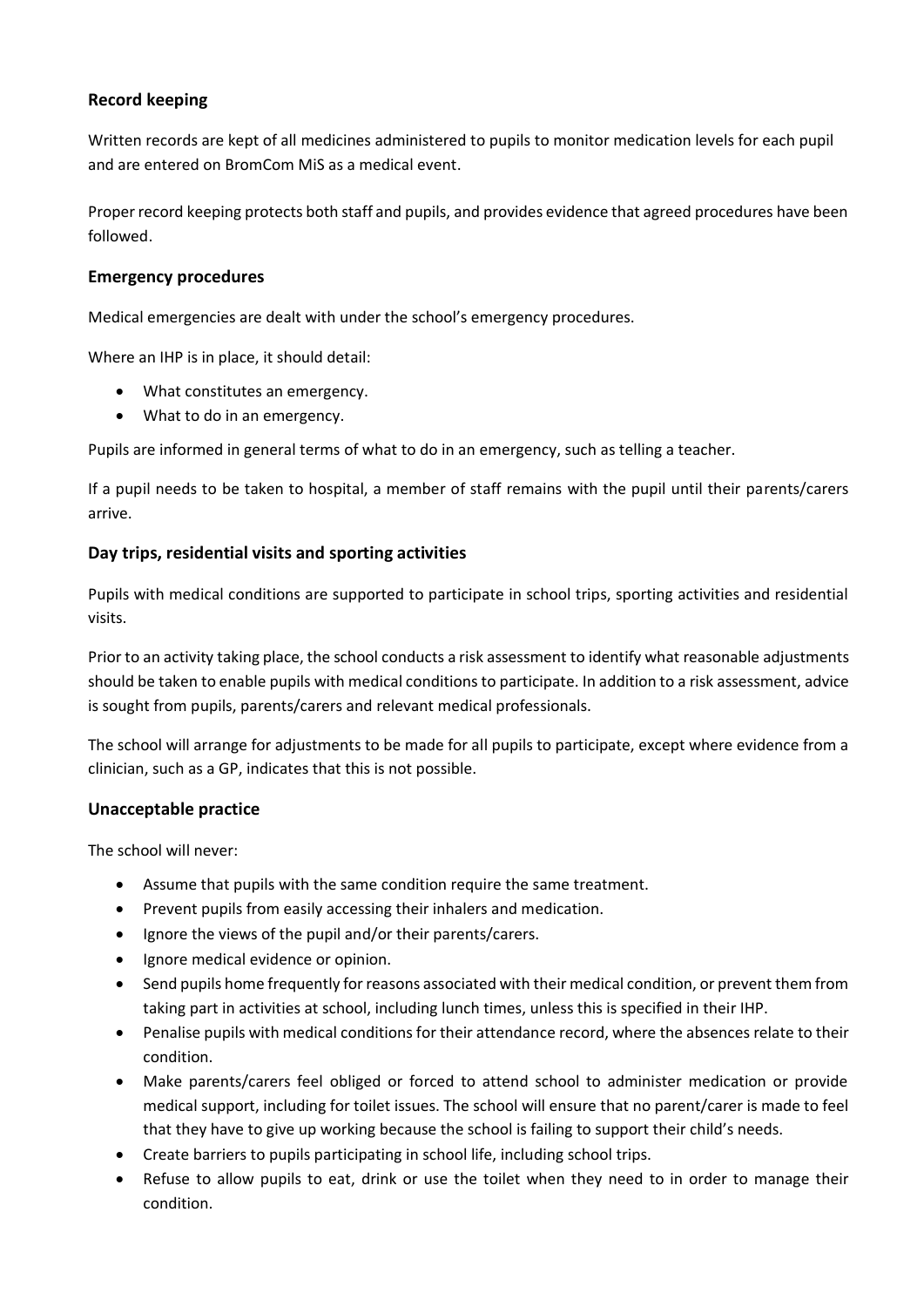#### **Liability and indemnity**

Members of staff administering medication in accordance with appropriate training or the details supplied by the parent are indemnified under the conditions of the existing insurance policies. In such circumstances, any liabilities rest with the insured party which is the Local Authority in the case of maintained schools.

#### **Complaints**

Should parents or pupils be dissatisfied with the support provided, they should discuss their concerns directly with the school. If, for whatever reason, this does not resolve the issue, they may make a formal complaint, via the school's existing complaints procedure.

#### **Home-to-school transport**

Arranging home-to-school transport for pupils with medical conditions is the responsibility of the LA.

Where appropriate, the school will share relevant information to allow the LA to develop appropriate transport plans for pupils with life-threatening conditions.

#### **Defibrillators**

The school has 2 automated external defibrillator (AEDs).

One AED is stored in the medical room in an unlocked cabinet and the second one is in the PE block.

All staff members and pupils are aware of the AED's location and what to do in an emergency.

A risk assessment regarding the storage and use of AEDs at the schools has been carried out.

No training is needed to use the AED, as voice and/or visual prompts guide the rescuer through the entire process from when the device is first switched on or opened.

The emergency services will always be called where an AED is used, or requires using.

Maintenance checks will be undertaken on AEDs on a monthly basis, with a record of all checks and maintenance work being kept up-to-date by the designated person.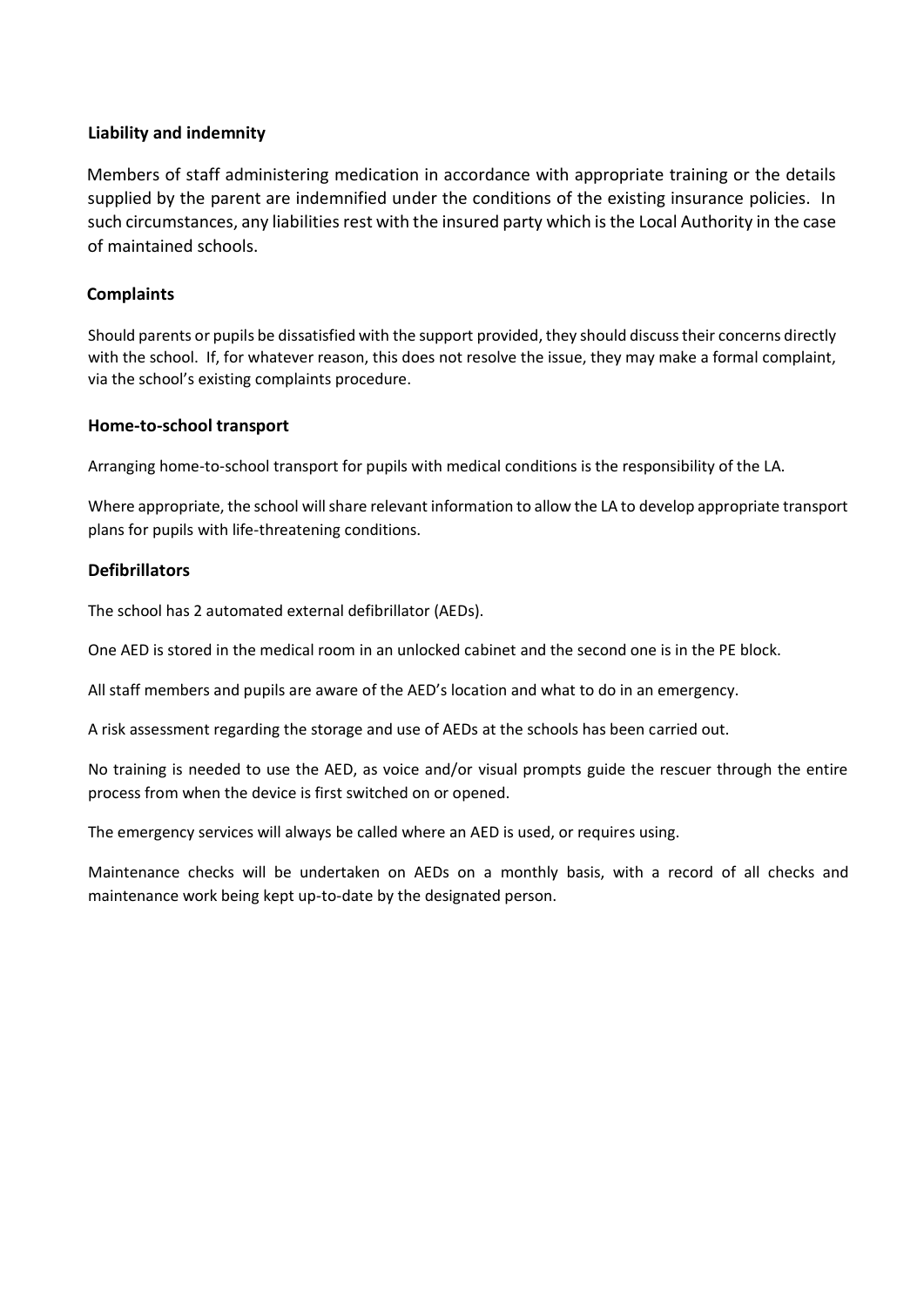#### **Administration of Medication to Pupils**

#### **Agreement between Parents and School** (Appendix 1)

In order to keep the administration of medication to a minimum, the Head or Medication Coordinator should consider requesting that parents administer the daily doses out of school hours. However, if this is not possible it will be necessary for the school and parents to make a formal agreement to enable members of staff to administer medication to pupils during the school day by completing the form below.

In most cases, only medication that the child's doctor has prescribed can be administered, hence school staff should not administer 'over-the-counter' medication.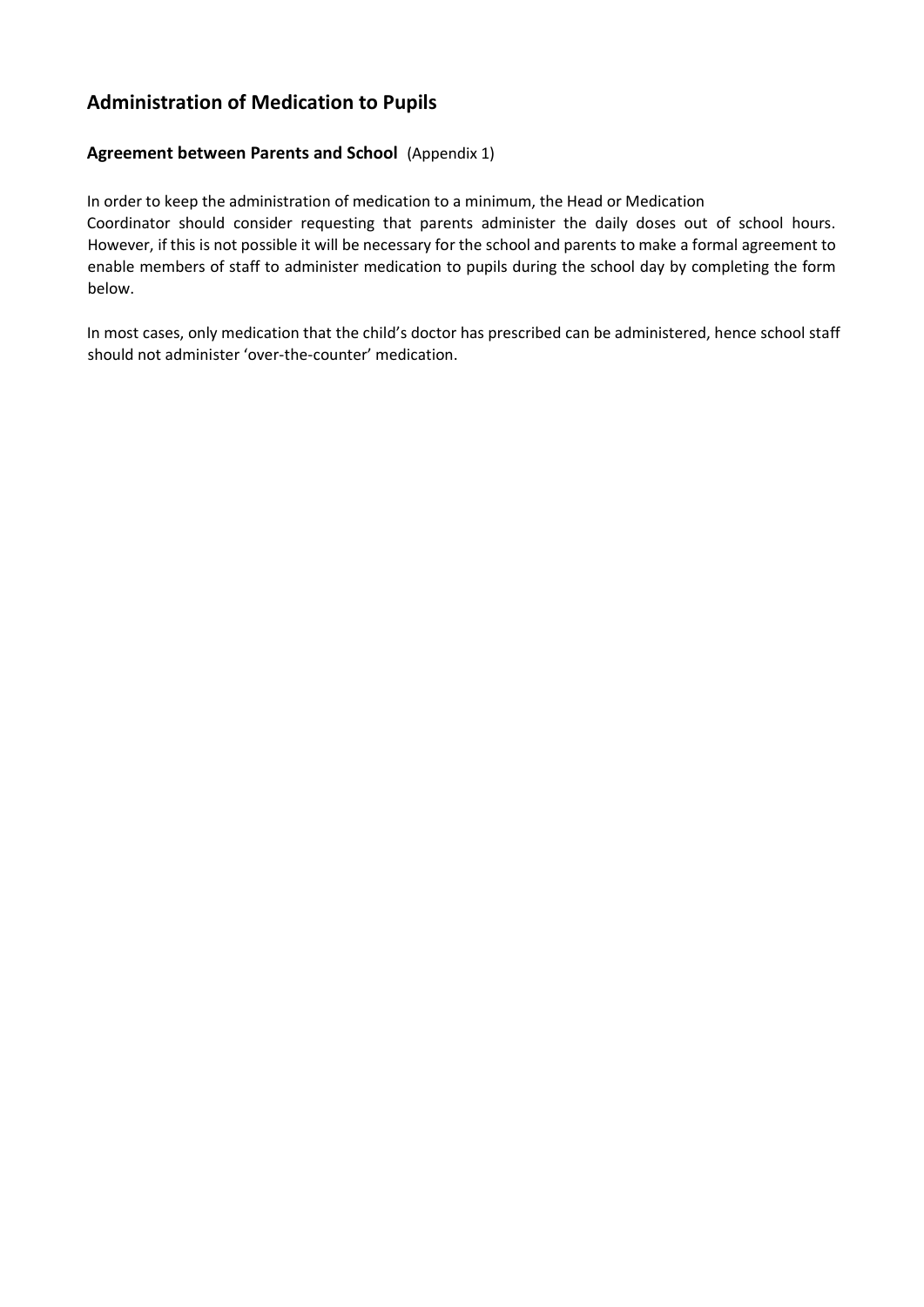#### *Note: Medicines must be kept in the original container.*

| Part 1 - To be Completed by Parent/Carer                                                            |                                            |  |
|-----------------------------------------------------------------------------------------------------|--------------------------------------------|--|
| To the Head Teacher: School:                                                                        |                                            |  |
| (add name)                                                                                          |                                            |  |
|                                                                                                     |                                            |  |
|                                                                                                     | Date of birth: <b>with: Date of birth:</b> |  |
| Class_______________ has the following medical condition_                                           |                                            |  |
| I wish for him/her to have the following medicine administered by school staff, as indicated below: |                                            |  |
| Name of Medication:                                                                                 |                                            |  |
| Dose/Amount to be given:                                                                            |                                            |  |
| Time(s) at which to be given:                                                                       |                                            |  |
| Means of administration:                                                                            |                                            |  |
| How long will the child require this medication to be administered?                                 |                                            |  |
| Known side effects and any special precautions (please attach details)                              |                                            |  |
| Procedures to take in case of emergency (please attach details)                                     |                                            |  |

| <b>Emergency Contact 1</b>                                                                                     | <b>Emergency Contact 2</b> |
|----------------------------------------------------------------------------------------------------------------|----------------------------|
| Name: 1990 - 1990 - 1991 - 1992 - 1993 - 1994 - 1995 - 1996 - 1997 - 1998 - 1999 - 1999 - 1999 - 1999 - 1999 - |                            |
| Telephone                                                                                                      | Telephone                  |
|                                                                                                                |                            |
|                                                                                                                |                            |
|                                                                                                                |                            |
|                                                                                                                |                            |
|                                                                                                                |                            |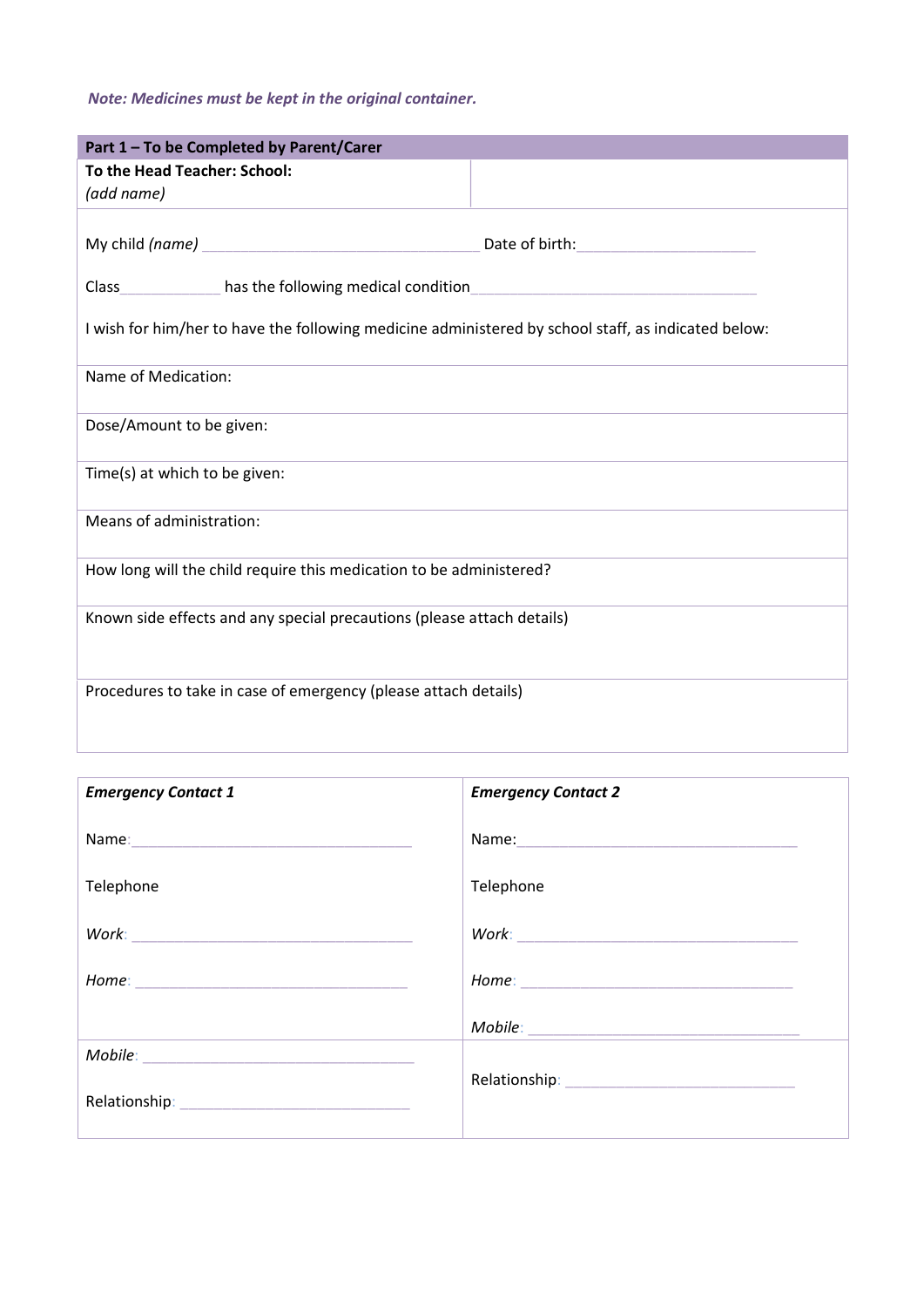| the doctor or hospital has prescribed.                                                               | I undertake to deliver the medicine personally to the Head Teacher or Medication Coordinator and to replace<br>it whenever necessary. I also undertake to inform the school immediately of any change of treatment that |
|------------------------------------------------------------------------------------------------------|-------------------------------------------------------------------------------------------------------------------------------------------------------------------------------------------------------------------------|
|                                                                                                      |                                                                                                                                                                                                                         |
|                                                                                                      |                                                                                                                                                                                                                         |
| Part 2 - To be completed by Headteacher/Medication Coordinator                                       |                                                                                                                                                                                                                         |
| Confirmation of agreement to administer medicine                                                     |                                                                                                                                                                                                                         |
|                                                                                                      |                                                                                                                                                                                                                         |
|                                                                                                      | It is agreed that (child) will receive (quantity and name of medicine)                                                                                                                                                  |
|                                                                                                      | every day at (time medicine to be administered, for example,                                                                                                                                                            |
|                                                                                                      |                                                                                                                                                                                                                         |
|                                                                                                      |                                                                                                                                                                                                                         |
|                                                                                                      | (Child) __________________________ will be given medication or supervised whilst he/she takes it by (name of                                                                                                            |
|                                                                                                      |                                                                                                                                                                                                                         |
| This arrangement will continue until<br>course of medicine or until the parents instruct otherwise). | (either the end date for the                                                                                                                                                                                            |
| Name:<br><b>Head Teacher/Medication Coordinator</b>                                                  |                                                                                                                                                                                                                         |

 $\sqrt{2}$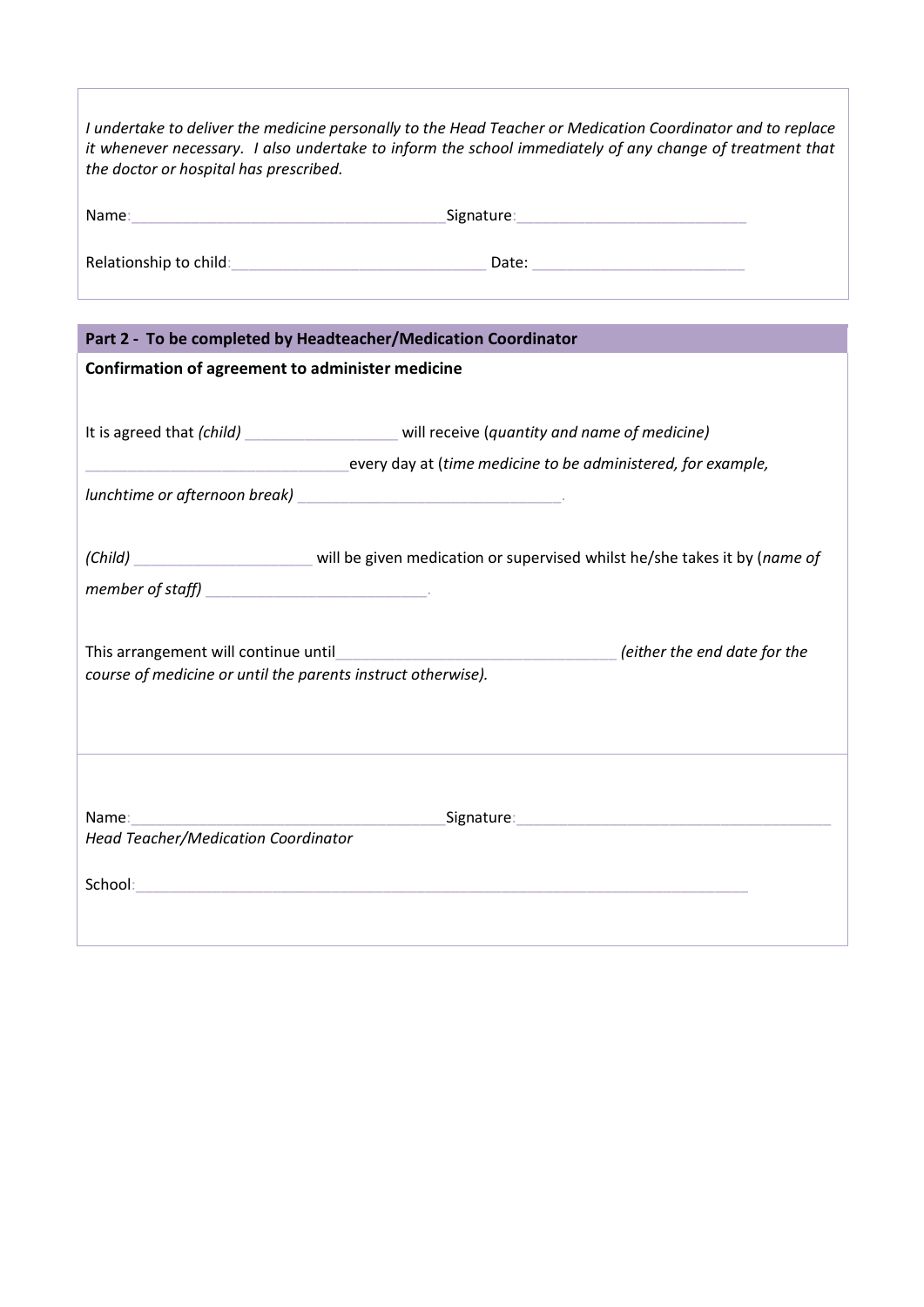### **Parental Request for Child to Carry and Self administer**

### **Medicine** (Appendix 2)

**This form must be completed by a parent/carer** 

| <b>To: Head Teacher:</b><br>(add name)                                                                                                                                                                                         |        |
|--------------------------------------------------------------------------------------------------------------------------------------------------------------------------------------------------------------------------------|--------|
| School:                                                                                                                                                                                                                        |        |
| (add school name)                                                                                                                                                                                                              |        |
| Name of child:                                                                                                                                                                                                                 | Class: |
| Address:                                                                                                                                                                                                                       |        |
| Name of Medication:                                                                                                                                                                                                            |        |
| Procedures to be taken in an emergency:                                                                                                                                                                                        |        |
| <b>Contact Information</b>                                                                                                                                                                                                     |        |
| I would like my child to keep his/her medicine on him/her for use, as necessary.                                                                                                                                               |        |
| Name: Signature: Signature: Signature: Signature: Signature: Signature: Signature: Signature: Signature: Signature: Signature: Signature: Signature: Signature: Signature: Signature: Signature: Signature: Signature: Signatu |        |
|                                                                                                                                                                                                                                |        |
|                                                                                                                                                                                                                                |        |

**If more than one medicine is to be given, a separate form should be completed for each one.**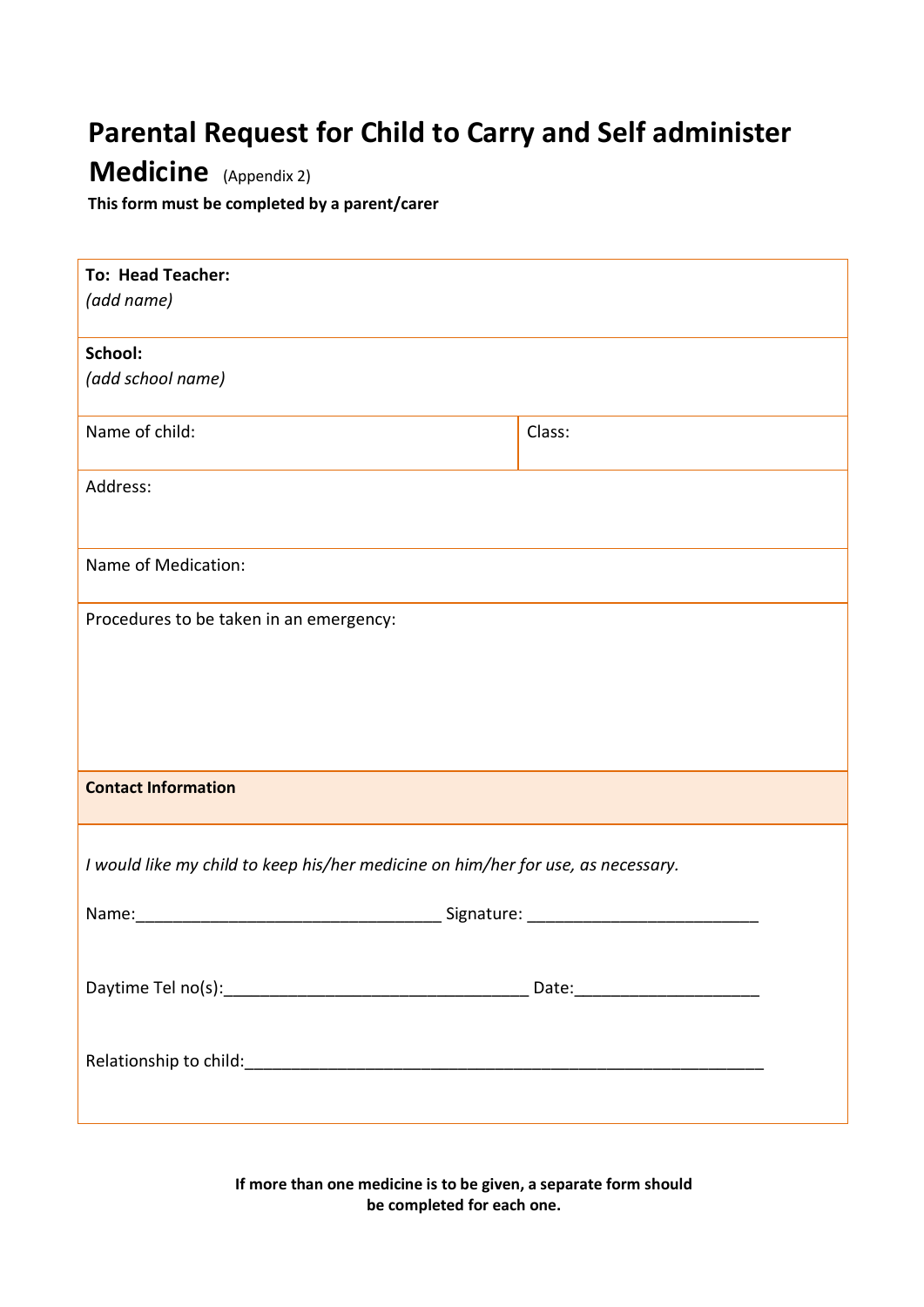### **Healthcare Plan for a Pupil with Medical Needs** (Appendix 3)

| <b>Details of Child and Condition</b>                                                                           |                     |
|-----------------------------------------------------------------------------------------------------------------|---------------------|
| Name of child:                                                                                                  |                     |
| Date of birth:                                                                                                  |                     |
| Class/Form:                                                                                                     |                     |
| Medical Diagnosis/Condition:                                                                                    | Add photo here      |
| Triggers:                                                                                                       | (If possible)       |
|                                                                                                                 |                     |
|                                                                                                                 |                     |
| Signs/Symptoms:                                                                                                 |                     |
|                                                                                                                 |                     |
|                                                                                                                 |                     |
| Treatments:                                                                                                     |                     |
|                                                                                                                 |                     |
| Has the Parental Consent Form been completed?                                                                   | Yes/No              |
|                                                                                                                 |                     |
| (Medication cannot be administered without parental approval)<br>Date:                                          | <b>Review Date:</b> |
| <b>Medication Needs of Child</b>                                                                                |                     |
| Medication:                                                                                                     |                     |
| Dose:                                                                                                           |                     |
| Specify if any other treatments are required:                                                                   |                     |
|                                                                                                                 |                     |
| Can the pupil self-manage his/her medication? Yes/No If Yes, specify the arrangements in place to monitor this: |                     |
|                                                                                                                 |                     |
|                                                                                                                 |                     |
|                                                                                                                 |                     |
|                                                                                                                 |                     |
|                                                                                                                 |                     |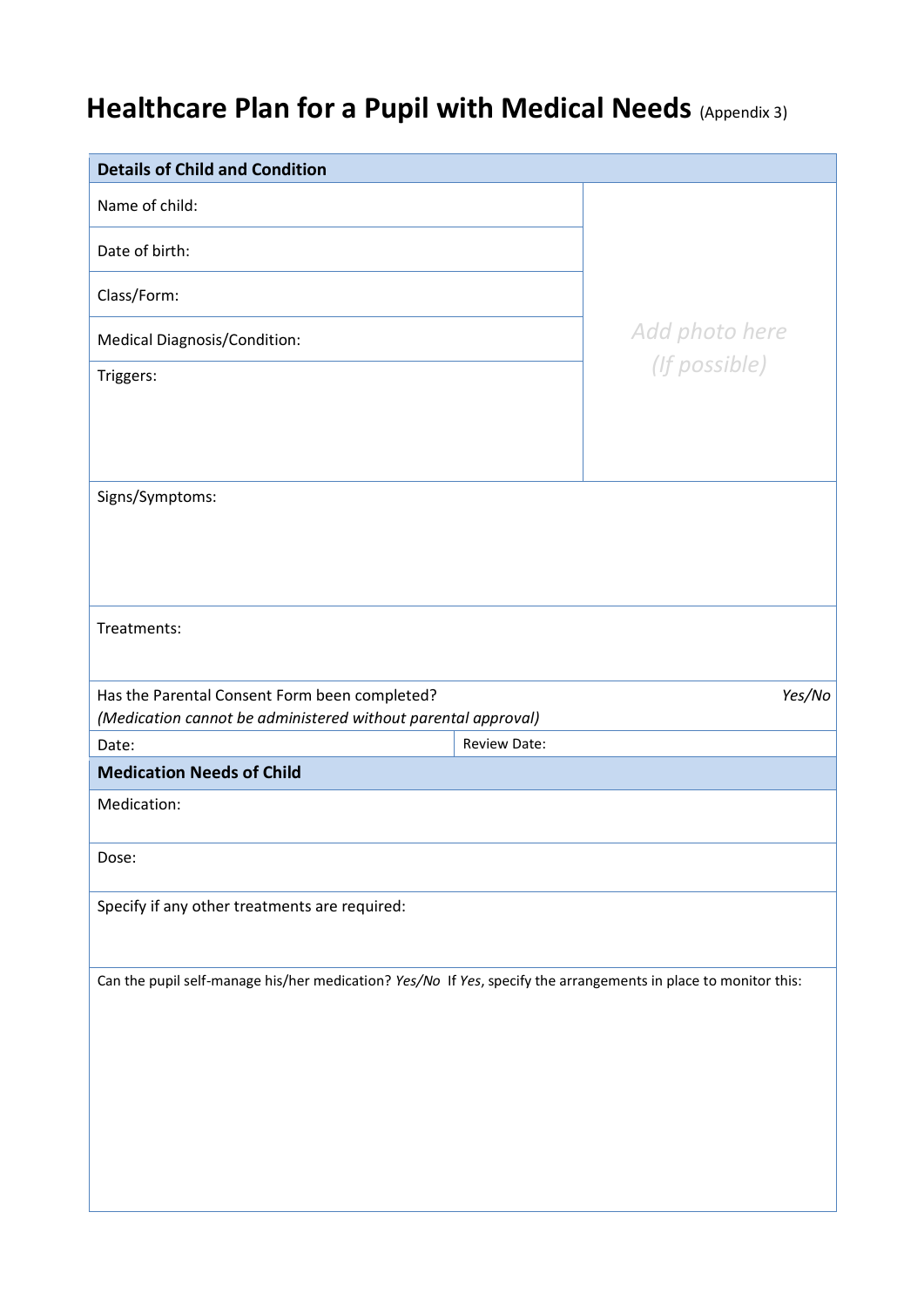Indicate the level of support needed, including in emergencies: *(some children will be able to take responsibility for their own health needs)* 

Known side-effects of medication:

Storage requirements:

What facilities and equipment are required? *(such as changing table or hoist)*

What testing is needed? *(such as blood glucose levels):*

Is access to food and drink necessary? *(where used to manage the condition): Yes/No* Describe what food and drink needs to be accessed

Identify any dietary requirements:

Identify any environmental considerations *(such as crowded corridors, travel time between lessons):* 

Action to be taken in an emergency *(If one exists, attach an emergency healthcare plan prepared by the child's lead clinician):*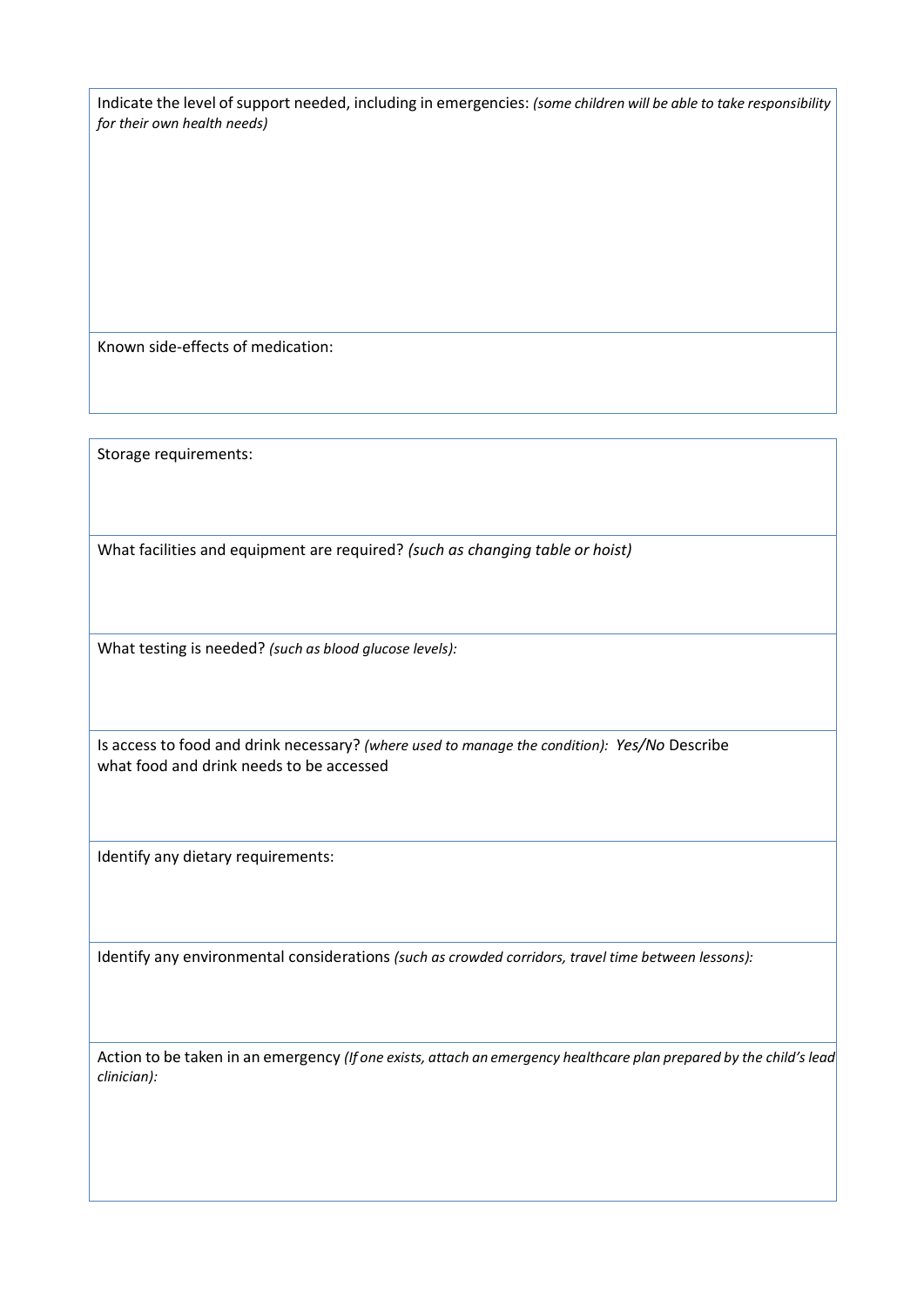**Staff Providing Support** 

Give the names of staff members providing support *(State if different for off-site activities):*

Describe what this role entails:

Have members of staff received training? *Yes/No*

(*details of training should be recorded on the Individual Staff Training Record, Appendix 4)* 

Where the parent or child have raised confidentiality issues, specify the designated individuals who are to be entrusted with information about the child's condition:

Detail the contingency arrangements in the event that members of staff are absent:

Indicate the persons (or groups of staff) in school who need to be aware of the child's condition and the support required:

**Other Requirements** 

Detail any specific support for the pupil's educational, social and emotional needs *(for example, how absences will be managed; requirements for extra time to complete exams; use of rest periods; additional support in catching up with lessons or counselling sessions)*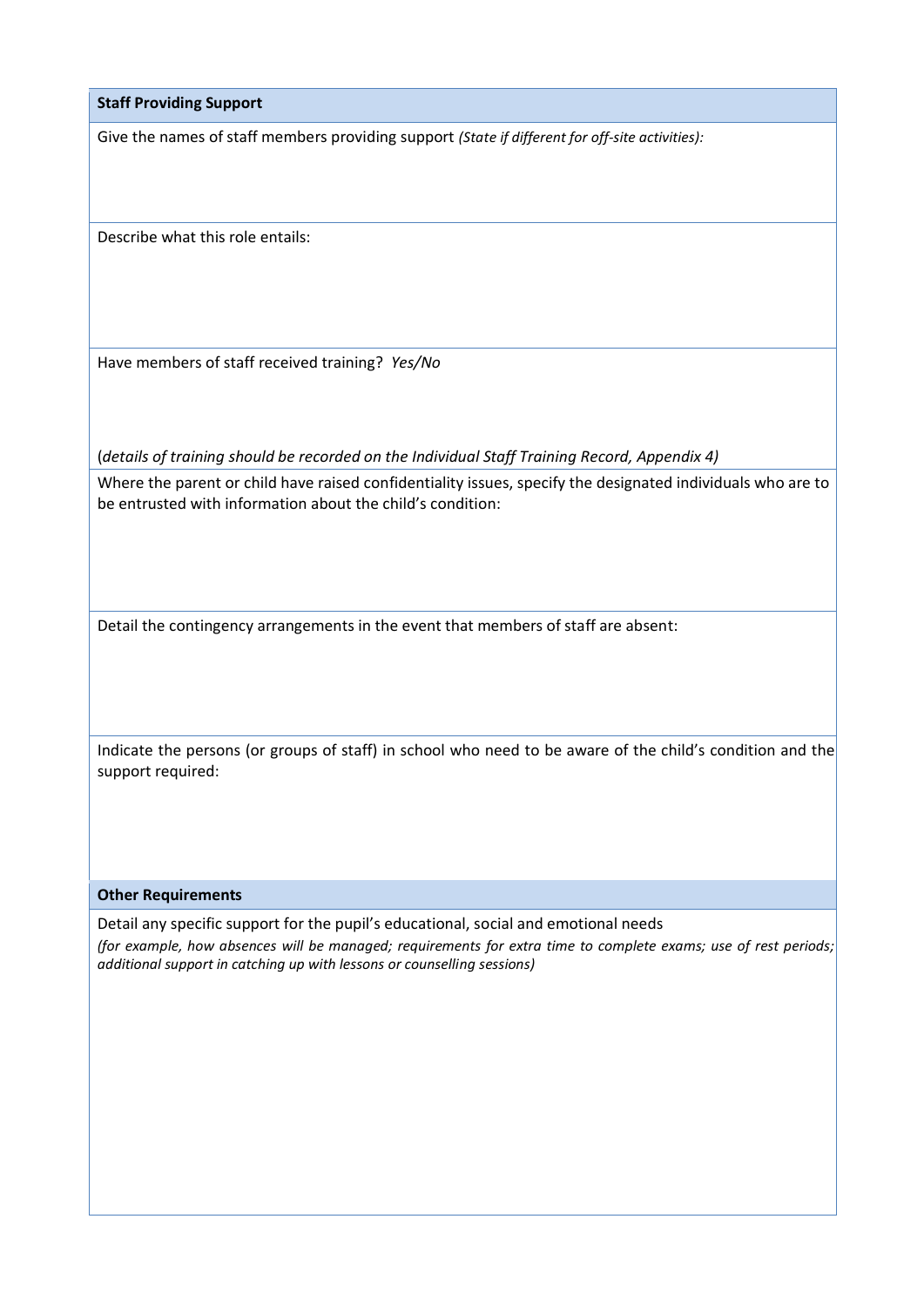| <b>Emergency Contacts</b>         |                                                                                                                                                                                                                               |
|-----------------------------------|-------------------------------------------------------------------------------------------------------------------------------------------------------------------------------------------------------------------------------|
| <b>Family Contact 1</b>           | <b>Family Contact 1</b>                                                                                                                                                                                                       |
|                                   |                                                                                                                                                                                                                               |
| Telephone                         | Telephone                                                                                                                                                                                                                     |
|                                   |                                                                                                                                                                                                                               |
|                                   |                                                                                                                                                                                                                               |
|                                   |                                                                                                                                                                                                                               |
| <b>Clinic or Hospital Contact</b> | <b>GP</b>                                                                                                                                                                                                                     |
|                                   | Name: Name: Name: Name: Name: Name: Name: Name: Name: Name: Name: Name: Name: Name: Name: Name: Name: Name: Name: Name: Name: Name: Name: Name: Name: Name: Name: Name: Name: Name: Name: Name: Name: Name: Name: Name: Name: |
| Telephone:                        | Telephone:                                                                                                                                                                                                                    |
| <b>Signatures</b>                 |                                                                                                                                                                                                                               |
| Signed                            | Signed                                                                                                                                                                                                                        |
|                                   |                                                                                                                                                                                                                               |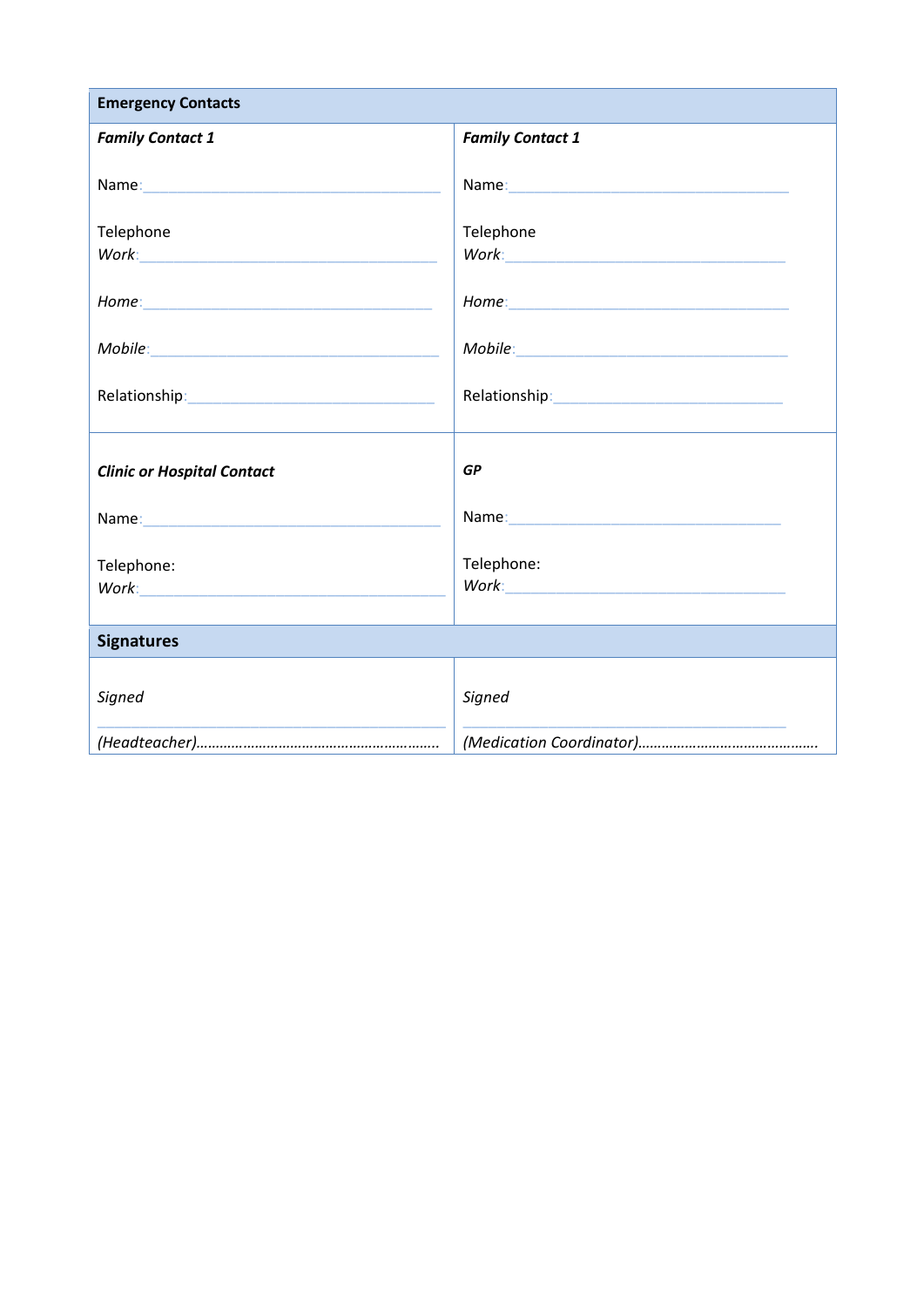### **Individual Staff Training Record – Administration of Medication** (Appendix 4)

| Name: |  |  |  |
|-------|--|--|--|
|       |  |  |  |

**Name: \_\_\_\_\_\_\_\_\_\_\_\_\_\_\_\_\_\_\_\_\_\_\_ Job:\_\_\_\_\_\_\_\_\_\_\_\_\_\_\_\_\_\_\_\_\_ School: Hebburn Comprehensive** 

| Type of training received | Date<br>completed | <b>Training Provided by</b> | <b>Trainer's Signature</b><br>I confirm that this employee has<br>received the training detailed and is<br>competent to carry out any necessary<br>treatment. | <b>Employee's Signature</b><br>confirming receipt of<br>training | Suggested<br>review date |
|---------------------------|-------------------|-----------------------------|---------------------------------------------------------------------------------------------------------------------------------------------------------------|------------------------------------------------------------------|--------------------------|
|                           |                   |                             |                                                                                                                                                               |                                                                  |                          |
|                           |                   |                             |                                                                                                                                                               |                                                                  |                          |
|                           |                   |                             |                                                                                                                                                               |                                                                  |                          |
|                           |                   |                             |                                                                                                                                                               |                                                                  |                          |
|                           |                   |                             |                                                                                                                                                               |                                                                  |                          |
|                           |                   |                             |                                                                                                                                                               |                                                                  |                          |
|                           |                   |                             |                                                                                                                                                               |                                                                  |                          |
|                           |                   |                             |                                                                                                                                                               |                                                                  |                          |
|                           |                   |                             |                                                                                                                                                               |                                                                  |                          |
|                           |                   |                             |                                                                                                                                                               |                                                                  |                          |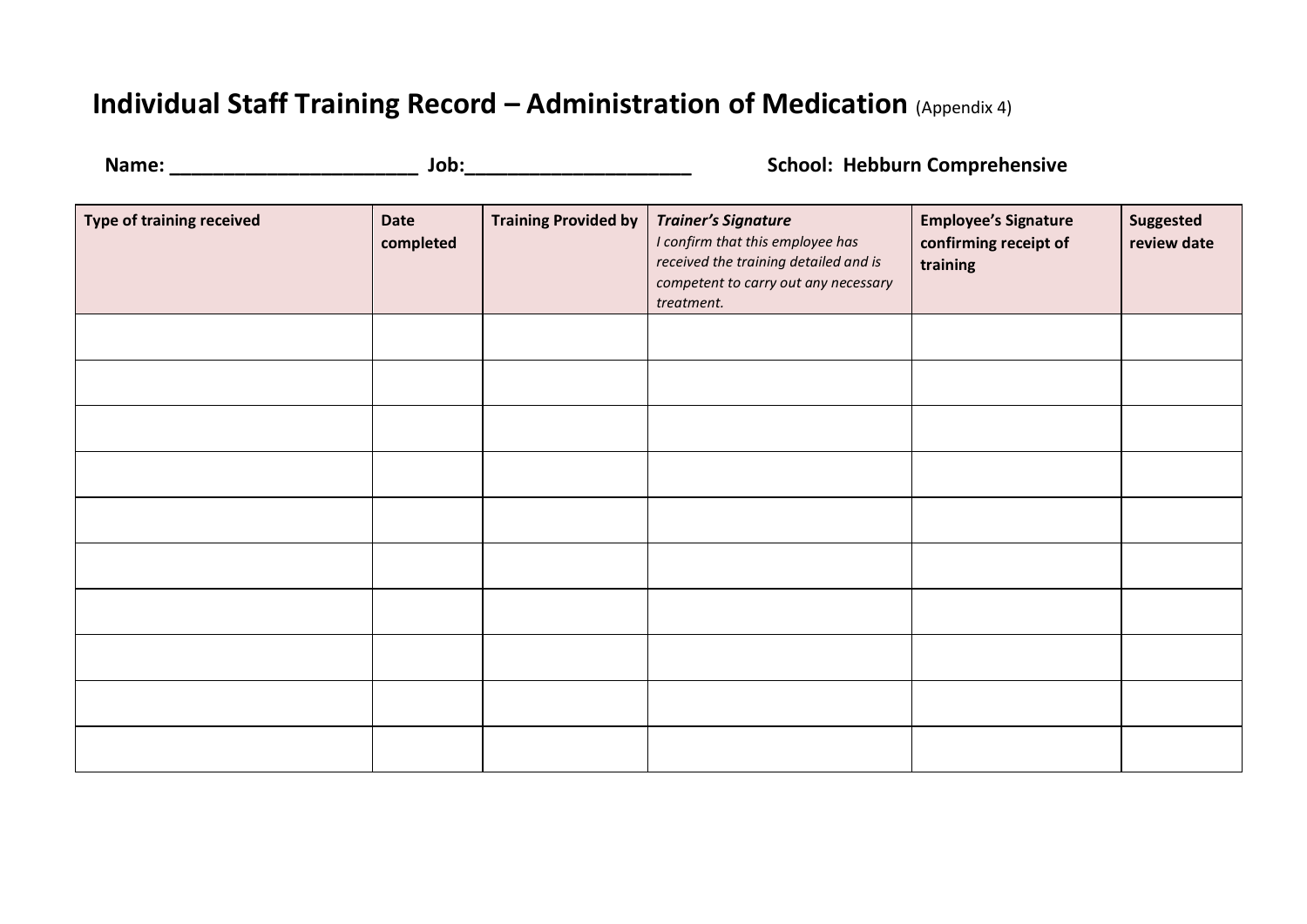### **Letter template to inform parents that the emergency salbutamol inhaler was used**

(Appendix 6)

*(The Head or Medication Coordinator should feel free to tweak this letter so as to reflect the school's own tone and style when writing to parents)* 

Child's name: \_\_\_\_\_\_\_\_\_\_\_\_\_\_\_\_\_\_\_\_\_\_\_\_\_\_\_\_\_\_\_\_

Class:

Date of Incident: \_\_\_\_\_\_\_\_\_\_\_\_\_\_\_\_\_\_\_\_\_\_\_

Dear *[enter name of parent(s)]*

I need to inform you that *[enter child's first name]* experienced problems with \*his/her breathing today. This happened when *[enter details]*

\*A member of staff helped *[enter child's first name]* to use \*his/her asthma inhaler.

\*Unfortunately, *[enter child's first name]* did not have \*his/her own asthma inhaler with \*him/her, so a member of staff helped \*him/her to use the school's emergency asthma inhaler, which contains salbutamol. *[Enter child's first name]* took *[enter number]* puffs on the inhaler.

\* Unfortunately, *[enter child's first name]* own asthma inhaler was not working, so a member of staff helped \*him/her to use the school's emergency asthma inhaler which contains salbutamol. *[Enter child's first name]* took *[enter number]* puffs on the inhaler.

Although *[enter child's first name]* soon felt a lot better, We recommend that you take \*him/her to see the family doctor for a check-up.

Yours sincerely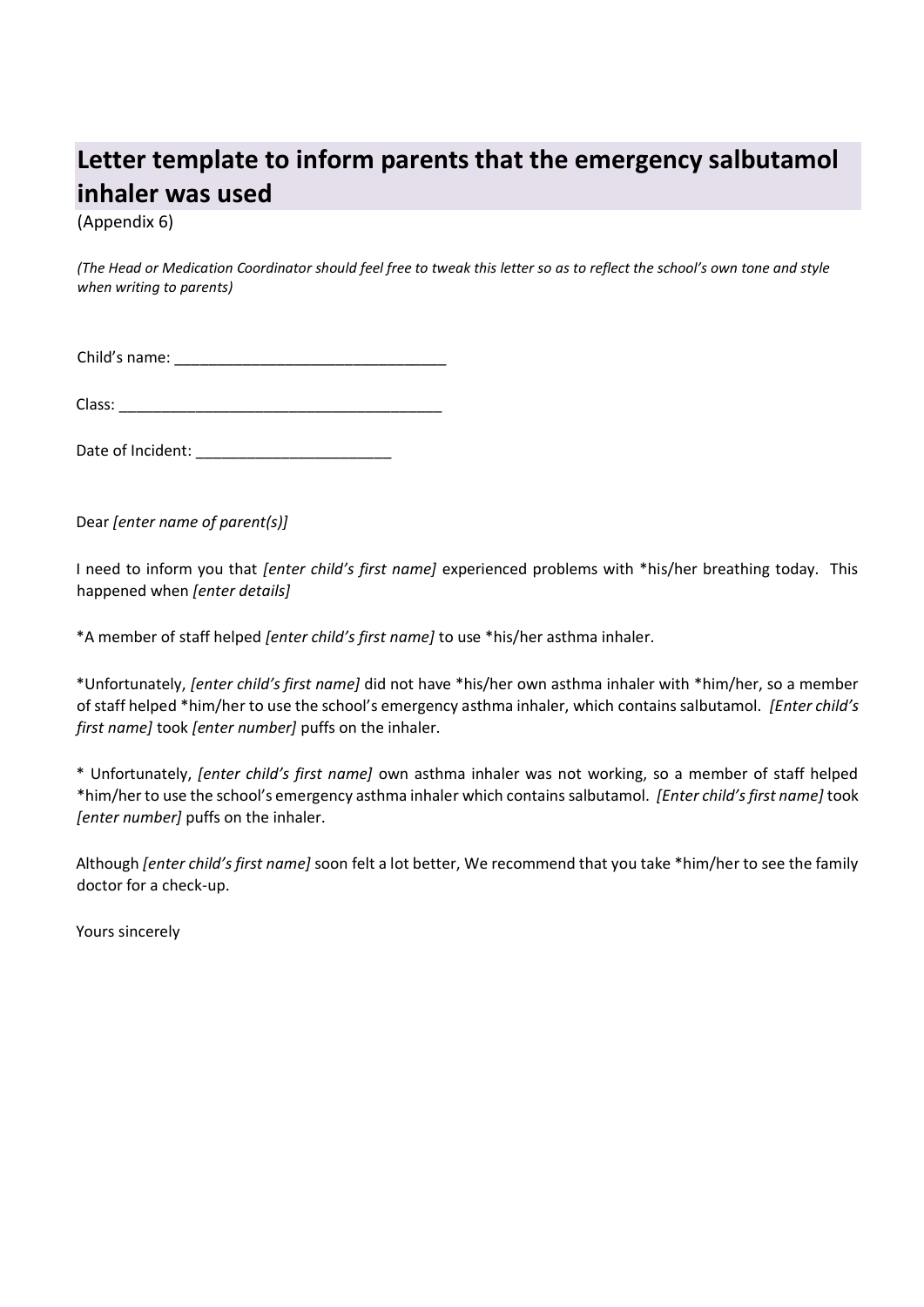\*Head Teacher/Medication Coordinator

### **Emergency Action in the Event of an Asthma Attack (Appendix 7)**

- Keep calm and reassure the child
- Encourage the child to sit up and slightly forward
- Use the child's own inhaler if not available, use the emergency inhaler
- Remain with the child while the inhaler and spacer are brought to them
- Immediately help the child to take two separate puffs of salbutamol via the spacer
- If there is no immediate improvement, continue to give two puffs at a time every two minutes, up to a maximum of 10 puffs
- Stay calm and reassure the child. Stay with the child until he/she feels better. The child can return to school activities when he/she feels better
- If the child does not feel better or you are worried at ANY TIME before you have reached 10 puffs, CALL 999 FOR AN AMBULANCE
- If an ambulance does not arrive in 10 minutes, give another 10 puffs in the same way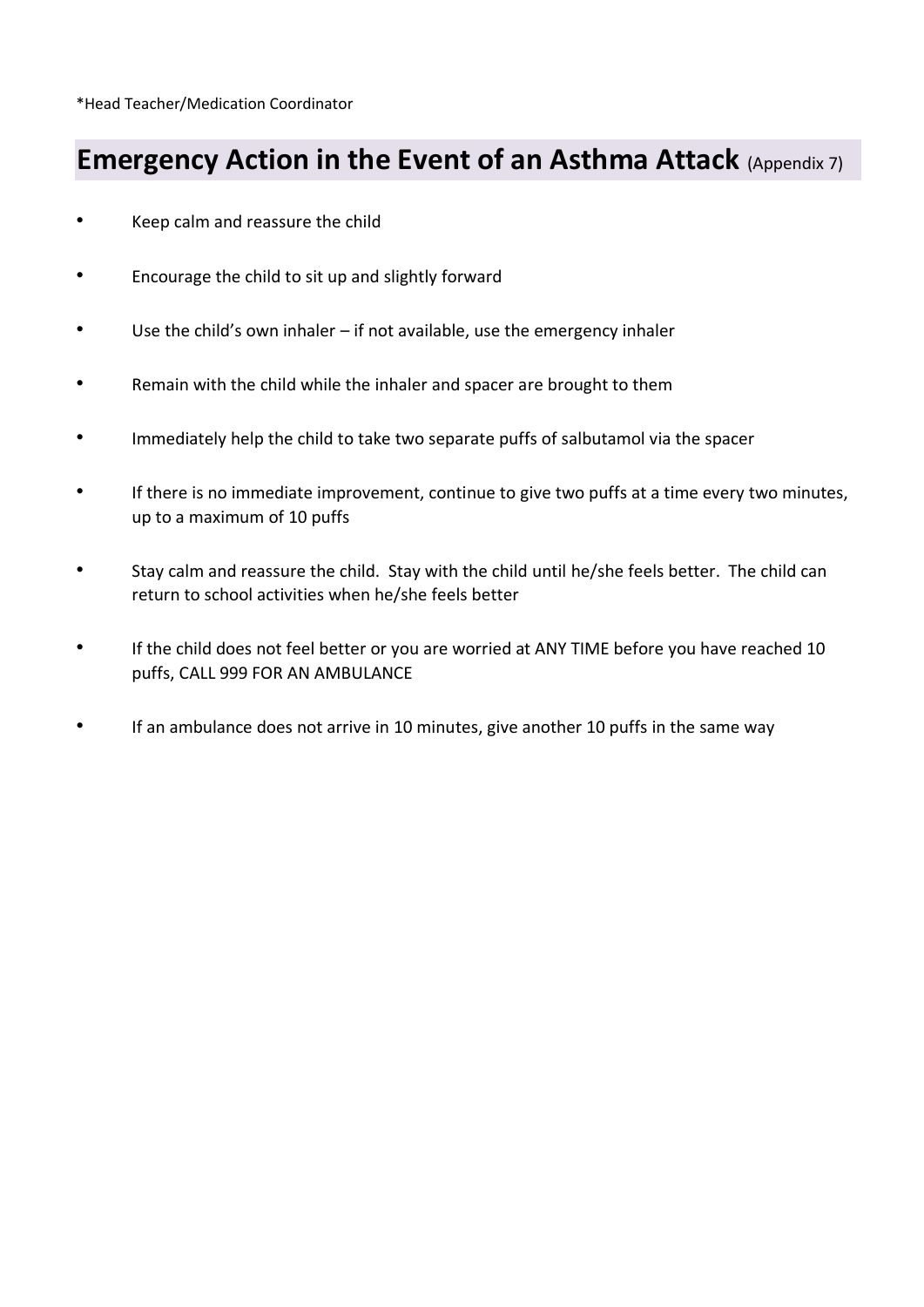### **Emergency Action: Epilepsy - First Aid for all Seizures**

(Appendix 8)

- Ensure that the child is out of harm's way. Move the child only if there is danger from sharp or hot objects or electrical appliances. Observe these simple rules and let the seizure run its course
- Check the time the child starts to fit
- Cushion the head with something soft (a folded jacket would do) but do not try to restrain convulsive movements
- Do not try to put anything at all between the teeth
- Do not give anything to drink
- Loosen tight clothing around the neck, remembering that this could frighten a semi-conscious child and should be done with care
- Arrange for other children to be escorted from the area, if possible
- Call for an ambulance if:
	- o a seizure shows no sign of stopping after a few minutes
	- o a series of seizures take place without the individual properly regaining consciousness
- As soon as possible, turn the child onto his/her side in the semi-prone (recovery/unconscious) position, to aid breathing and general recovery. Wipe away saliva from around the mouth
- Be reassuring and supportive during the confused period which often follows this type of seizure. If rest is required, arrangements should be made for this purpose
- If there has been incontinence, cover the child with a blanket to prevent embarrassment. Arrange to keep spare clothes at school if this is a regular occurrence

#### **If a child is known to have epilepsy:**

- It is not usually necessary for the child to be sent home following a seizure, but each child is different. Parents must be contacted, regardless
- If the child is not known to have had a previous seizure, medical attention should be sought
- If the child is known to have diabetes, this seizure may be due to low blood sugar (a hypoglycaemic attack) in which case an ambulance should be summoned immediately